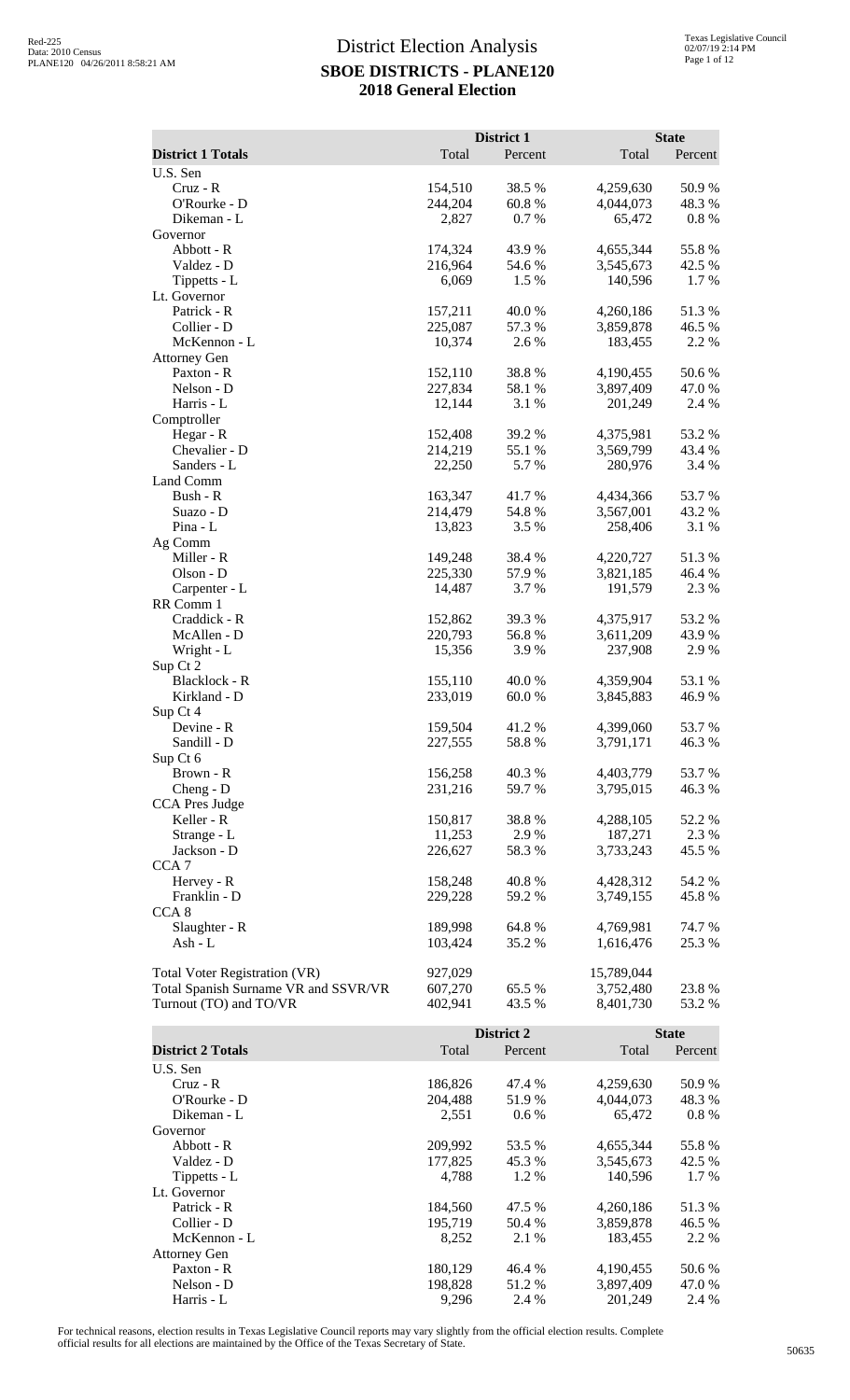| District 2<br><b>State</b><br><b>District 2 Totals</b><br>Total<br>Percent<br>Total<br>Percent<br>Comptroller<br>184,954<br>48.0%<br>53.2 %<br>Hegar - R<br>4,375,981<br>Chevalier - D<br>184,346<br>47.8%<br>3,569,799<br>43.4 %<br>Sanders - L<br>4.2 %<br>16,084<br>280,976<br>3.4 %<br>Land Comm<br>Bush - R<br>194,212<br>50.0%<br>4,434,366<br>53.7%<br>182,719<br>Suazo - D<br>47.1 %<br>3,567,001<br>43.2 %<br>Pina - L<br>11,258<br>3.1 %<br>2.9 %<br>258,406<br>Ag Comm<br>Miller - R<br>178,706<br>46.3%<br>4,220,727<br>51.3%<br>197,272<br>Olson - D<br>51.1 %<br>3,821,185<br>46.4 %<br>9,709<br>2.5 %<br>2.3 %<br>Carpenter - L<br>191,579<br>RR Comm 1<br>Craddick - R<br>181,872<br>47.2 %<br>4,375,917<br>53.2 %<br>191,924<br>McAllen - D<br>49.8%<br>3,611,209<br>43.9%<br>11,623<br>3.0%<br>2.9%<br>Wright - L<br>237,908<br>Sup Ct 2<br>Blacklock - R<br>184,962<br>48.1 %<br>4,359,904<br>53.1 %<br>Kirkland - D<br>199,902<br>51.9%<br>46.9%<br>3,845,883<br>Sup Ct 4<br>Devine - R<br>187,400<br>48.8%<br>53.7%<br>4,399,060<br>Sandill - D<br>196,231<br>51.2%<br>46.3%<br>3,791,171<br>Sup Ct 6<br>Brown - R<br>185,777<br>48.4 %<br>4,403,779<br>53.7%<br>Cheng - D<br>198,431<br>51.6%<br>46.3%<br>3,795,015<br><b>CCA</b> Pres Judge<br>Keller - R<br>180,879<br>46.9%<br>4,288,105<br>52.2 %<br>8,344<br>2.2%<br>187,271<br>2.3 %<br>Strange - L<br>196,047<br>3,733,243<br>45.5 %<br>Jackson - D<br>50.9 %<br>CCA <sub>7</sub><br>Hervey - R<br>187,389<br>48.8%<br>4,428,312<br>54.2 %<br>Franklin - D<br>196,749<br>51.2%<br>3,749,155<br>45.8%<br>CCA <sub>8</sub><br>Slaughter - R<br>215,927<br>70.0%<br>74.7%<br>4,769,981<br>25.3 %<br>92,518<br>30.0%<br>Ash - L<br>1,616,476<br>Total Voter Registration (VR)<br>15,789,044<br>907,422<br>558,761<br>23.8 %<br>Total Spanish Surname VR and SSVR/VR<br>61.6%<br>3,752,480<br>Turnout (TO) and TO/VR<br>397,124<br>43.8%<br>53.2 %<br>8,401,730 |
|-----------------------------------------------------------------------------------------------------------------------------------------------------------------------------------------------------------------------------------------------------------------------------------------------------------------------------------------------------------------------------------------------------------------------------------------------------------------------------------------------------------------------------------------------------------------------------------------------------------------------------------------------------------------------------------------------------------------------------------------------------------------------------------------------------------------------------------------------------------------------------------------------------------------------------------------------------------------------------------------------------------------------------------------------------------------------------------------------------------------------------------------------------------------------------------------------------------------------------------------------------------------------------------------------------------------------------------------------------------------------------------------------------------------------------------------------------------------------------------------------------------------------------------------------------------------------------------------------------------------------------------------------------------------------------------------------------------------------------------------------------------------------------------------------------------------------------------------------------------------------------------------------------------------------------------------|
|                                                                                                                                                                                                                                                                                                                                                                                                                                                                                                                                                                                                                                                                                                                                                                                                                                                                                                                                                                                                                                                                                                                                                                                                                                                                                                                                                                                                                                                                                                                                                                                                                                                                                                                                                                                                                                                                                                                                         |
|                                                                                                                                                                                                                                                                                                                                                                                                                                                                                                                                                                                                                                                                                                                                                                                                                                                                                                                                                                                                                                                                                                                                                                                                                                                                                                                                                                                                                                                                                                                                                                                                                                                                                                                                                                                                                                                                                                                                         |
|                                                                                                                                                                                                                                                                                                                                                                                                                                                                                                                                                                                                                                                                                                                                                                                                                                                                                                                                                                                                                                                                                                                                                                                                                                                                                                                                                                                                                                                                                                                                                                                                                                                                                                                                                                                                                                                                                                                                         |
|                                                                                                                                                                                                                                                                                                                                                                                                                                                                                                                                                                                                                                                                                                                                                                                                                                                                                                                                                                                                                                                                                                                                                                                                                                                                                                                                                                                                                                                                                                                                                                                                                                                                                                                                                                                                                                                                                                                                         |
|                                                                                                                                                                                                                                                                                                                                                                                                                                                                                                                                                                                                                                                                                                                                                                                                                                                                                                                                                                                                                                                                                                                                                                                                                                                                                                                                                                                                                                                                                                                                                                                                                                                                                                                                                                                                                                                                                                                                         |
|                                                                                                                                                                                                                                                                                                                                                                                                                                                                                                                                                                                                                                                                                                                                                                                                                                                                                                                                                                                                                                                                                                                                                                                                                                                                                                                                                                                                                                                                                                                                                                                                                                                                                                                                                                                                                                                                                                                                         |
|                                                                                                                                                                                                                                                                                                                                                                                                                                                                                                                                                                                                                                                                                                                                                                                                                                                                                                                                                                                                                                                                                                                                                                                                                                                                                                                                                                                                                                                                                                                                                                                                                                                                                                                                                                                                                                                                                                                                         |
|                                                                                                                                                                                                                                                                                                                                                                                                                                                                                                                                                                                                                                                                                                                                                                                                                                                                                                                                                                                                                                                                                                                                                                                                                                                                                                                                                                                                                                                                                                                                                                                                                                                                                                                                                                                                                                                                                                                                         |
|                                                                                                                                                                                                                                                                                                                                                                                                                                                                                                                                                                                                                                                                                                                                                                                                                                                                                                                                                                                                                                                                                                                                                                                                                                                                                                                                                                                                                                                                                                                                                                                                                                                                                                                                                                                                                                                                                                                                         |
|                                                                                                                                                                                                                                                                                                                                                                                                                                                                                                                                                                                                                                                                                                                                                                                                                                                                                                                                                                                                                                                                                                                                                                                                                                                                                                                                                                                                                                                                                                                                                                                                                                                                                                                                                                                                                                                                                                                                         |
|                                                                                                                                                                                                                                                                                                                                                                                                                                                                                                                                                                                                                                                                                                                                                                                                                                                                                                                                                                                                                                                                                                                                                                                                                                                                                                                                                                                                                                                                                                                                                                                                                                                                                                                                                                                                                                                                                                                                         |
|                                                                                                                                                                                                                                                                                                                                                                                                                                                                                                                                                                                                                                                                                                                                                                                                                                                                                                                                                                                                                                                                                                                                                                                                                                                                                                                                                                                                                                                                                                                                                                                                                                                                                                                                                                                                                                                                                                                                         |
|                                                                                                                                                                                                                                                                                                                                                                                                                                                                                                                                                                                                                                                                                                                                                                                                                                                                                                                                                                                                                                                                                                                                                                                                                                                                                                                                                                                                                                                                                                                                                                                                                                                                                                                                                                                                                                                                                                                                         |
|                                                                                                                                                                                                                                                                                                                                                                                                                                                                                                                                                                                                                                                                                                                                                                                                                                                                                                                                                                                                                                                                                                                                                                                                                                                                                                                                                                                                                                                                                                                                                                                                                                                                                                                                                                                                                                                                                                                                         |
|                                                                                                                                                                                                                                                                                                                                                                                                                                                                                                                                                                                                                                                                                                                                                                                                                                                                                                                                                                                                                                                                                                                                                                                                                                                                                                                                                                                                                                                                                                                                                                                                                                                                                                                                                                                                                                                                                                                                         |
|                                                                                                                                                                                                                                                                                                                                                                                                                                                                                                                                                                                                                                                                                                                                                                                                                                                                                                                                                                                                                                                                                                                                                                                                                                                                                                                                                                                                                                                                                                                                                                                                                                                                                                                                                                                                                                                                                                                                         |
|                                                                                                                                                                                                                                                                                                                                                                                                                                                                                                                                                                                                                                                                                                                                                                                                                                                                                                                                                                                                                                                                                                                                                                                                                                                                                                                                                                                                                                                                                                                                                                                                                                                                                                                                                                                                                                                                                                                                         |
|                                                                                                                                                                                                                                                                                                                                                                                                                                                                                                                                                                                                                                                                                                                                                                                                                                                                                                                                                                                                                                                                                                                                                                                                                                                                                                                                                                                                                                                                                                                                                                                                                                                                                                                                                                                                                                                                                                                                         |
|                                                                                                                                                                                                                                                                                                                                                                                                                                                                                                                                                                                                                                                                                                                                                                                                                                                                                                                                                                                                                                                                                                                                                                                                                                                                                                                                                                                                                                                                                                                                                                                                                                                                                                                                                                                                                                                                                                                                         |
|                                                                                                                                                                                                                                                                                                                                                                                                                                                                                                                                                                                                                                                                                                                                                                                                                                                                                                                                                                                                                                                                                                                                                                                                                                                                                                                                                                                                                                                                                                                                                                                                                                                                                                                                                                                                                                                                                                                                         |
|                                                                                                                                                                                                                                                                                                                                                                                                                                                                                                                                                                                                                                                                                                                                                                                                                                                                                                                                                                                                                                                                                                                                                                                                                                                                                                                                                                                                                                                                                                                                                                                                                                                                                                                                                                                                                                                                                                                                         |
|                                                                                                                                                                                                                                                                                                                                                                                                                                                                                                                                                                                                                                                                                                                                                                                                                                                                                                                                                                                                                                                                                                                                                                                                                                                                                                                                                                                                                                                                                                                                                                                                                                                                                                                                                                                                                                                                                                                                         |
|                                                                                                                                                                                                                                                                                                                                                                                                                                                                                                                                                                                                                                                                                                                                                                                                                                                                                                                                                                                                                                                                                                                                                                                                                                                                                                                                                                                                                                                                                                                                                                                                                                                                                                                                                                                                                                                                                                                                         |
|                                                                                                                                                                                                                                                                                                                                                                                                                                                                                                                                                                                                                                                                                                                                                                                                                                                                                                                                                                                                                                                                                                                                                                                                                                                                                                                                                                                                                                                                                                                                                                                                                                                                                                                                                                                                                                                                                                                                         |
|                                                                                                                                                                                                                                                                                                                                                                                                                                                                                                                                                                                                                                                                                                                                                                                                                                                                                                                                                                                                                                                                                                                                                                                                                                                                                                                                                                                                                                                                                                                                                                                                                                                                                                                                                                                                                                                                                                                                         |
|                                                                                                                                                                                                                                                                                                                                                                                                                                                                                                                                                                                                                                                                                                                                                                                                                                                                                                                                                                                                                                                                                                                                                                                                                                                                                                                                                                                                                                                                                                                                                                                                                                                                                                                                                                                                                                                                                                                                         |
|                                                                                                                                                                                                                                                                                                                                                                                                                                                                                                                                                                                                                                                                                                                                                                                                                                                                                                                                                                                                                                                                                                                                                                                                                                                                                                                                                                                                                                                                                                                                                                                                                                                                                                                                                                                                                                                                                                                                         |
|                                                                                                                                                                                                                                                                                                                                                                                                                                                                                                                                                                                                                                                                                                                                                                                                                                                                                                                                                                                                                                                                                                                                                                                                                                                                                                                                                                                                                                                                                                                                                                                                                                                                                                                                                                                                                                                                                                                                         |
|                                                                                                                                                                                                                                                                                                                                                                                                                                                                                                                                                                                                                                                                                                                                                                                                                                                                                                                                                                                                                                                                                                                                                                                                                                                                                                                                                                                                                                                                                                                                                                                                                                                                                                                                                                                                                                                                                                                                         |
|                                                                                                                                                                                                                                                                                                                                                                                                                                                                                                                                                                                                                                                                                                                                                                                                                                                                                                                                                                                                                                                                                                                                                                                                                                                                                                                                                                                                                                                                                                                                                                                                                                                                                                                                                                                                                                                                                                                                         |
|                                                                                                                                                                                                                                                                                                                                                                                                                                                                                                                                                                                                                                                                                                                                                                                                                                                                                                                                                                                                                                                                                                                                                                                                                                                                                                                                                                                                                                                                                                                                                                                                                                                                                                                                                                                                                                                                                                                                         |
|                                                                                                                                                                                                                                                                                                                                                                                                                                                                                                                                                                                                                                                                                                                                                                                                                                                                                                                                                                                                                                                                                                                                                                                                                                                                                                                                                                                                                                                                                                                                                                                                                                                                                                                                                                                                                                                                                                                                         |
|                                                                                                                                                                                                                                                                                                                                                                                                                                                                                                                                                                                                                                                                                                                                                                                                                                                                                                                                                                                                                                                                                                                                                                                                                                                                                                                                                                                                                                                                                                                                                                                                                                                                                                                                                                                                                                                                                                                                         |
|                                                                                                                                                                                                                                                                                                                                                                                                                                                                                                                                                                                                                                                                                                                                                                                                                                                                                                                                                                                                                                                                                                                                                                                                                                                                                                                                                                                                                                                                                                                                                                                                                                                                                                                                                                                                                                                                                                                                         |
|                                                                                                                                                                                                                                                                                                                                                                                                                                                                                                                                                                                                                                                                                                                                                                                                                                                                                                                                                                                                                                                                                                                                                                                                                                                                                                                                                                                                                                                                                                                                                                                                                                                                                                                                                                                                                                                                                                                                         |
|                                                                                                                                                                                                                                                                                                                                                                                                                                                                                                                                                                                                                                                                                                                                                                                                                                                                                                                                                                                                                                                                                                                                                                                                                                                                                                                                                                                                                                                                                                                                                                                                                                                                                                                                                                                                                                                                                                                                         |
|                                                                                                                                                                                                                                                                                                                                                                                                                                                                                                                                                                                                                                                                                                                                                                                                                                                                                                                                                                                                                                                                                                                                                                                                                                                                                                                                                                                                                                                                                                                                                                                                                                                                                                                                                                                                                                                                                                                                         |
|                                                                                                                                                                                                                                                                                                                                                                                                                                                                                                                                                                                                                                                                                                                                                                                                                                                                                                                                                                                                                                                                                                                                                                                                                                                                                                                                                                                                                                                                                                                                                                                                                                                                                                                                                                                                                                                                                                                                         |
| District 3<br><b>State</b>                                                                                                                                                                                                                                                                                                                                                                                                                                                                                                                                                                                                                                                                                                                                                                                                                                                                                                                                                                                                                                                                                                                                                                                                                                                                                                                                                                                                                                                                                                                                                                                                                                                                                                                                                                                                                                                                                                              |
| <b>District 3 Totals</b><br>Total<br>Percent<br>Total<br>Percent                                                                                                                                                                                                                                                                                                                                                                                                                                                                                                                                                                                                                                                                                                                                                                                                                                                                                                                                                                                                                                                                                                                                                                                                                                                                                                                                                                                                                                                                                                                                                                                                                                                                                                                                                                                                                                                                        |
| U.S. Sen                                                                                                                                                                                                                                                                                                                                                                                                                                                                                                                                                                                                                                                                                                                                                                                                                                                                                                                                                                                                                                                                                                                                                                                                                                                                                                                                                                                                                                                                                                                                                                                                                                                                                                                                                                                                                                                                                                                                |
| Cruz - R<br>148,097<br>34.9%<br>4,259,630<br>50.9%                                                                                                                                                                                                                                                                                                                                                                                                                                                                                                                                                                                                                                                                                                                                                                                                                                                                                                                                                                                                                                                                                                                                                                                                                                                                                                                                                                                                                                                                                                                                                                                                                                                                                                                                                                                                                                                                                      |
| O'Rourke - D<br>272,388<br>64.2 %<br>4,044,073<br>48.3%                                                                                                                                                                                                                                                                                                                                                                                                                                                                                                                                                                                                                                                                                                                                                                                                                                                                                                                                                                                                                                                                                                                                                                                                                                                                                                                                                                                                                                                                                                                                                                                                                                                                                                                                                                                                                                                                                 |
| Dikeman - L<br>3,563<br>0.8 %<br>65,472<br>$0.8 \%$                                                                                                                                                                                                                                                                                                                                                                                                                                                                                                                                                                                                                                                                                                                                                                                                                                                                                                                                                                                                                                                                                                                                                                                                                                                                                                                                                                                                                                                                                                                                                                                                                                                                                                                                                                                                                                                                                     |
| Governor                                                                                                                                                                                                                                                                                                                                                                                                                                                                                                                                                                                                                                                                                                                                                                                                                                                                                                                                                                                                                                                                                                                                                                                                                                                                                                                                                                                                                                                                                                                                                                                                                                                                                                                                                                                                                                                                                                                                |
| 55.8%<br>Abbott - R<br>172,992<br>41.1%<br>4,655,344                                                                                                                                                                                                                                                                                                                                                                                                                                                                                                                                                                                                                                                                                                                                                                                                                                                                                                                                                                                                                                                                                                                                                                                                                                                                                                                                                                                                                                                                                                                                                                                                                                                                                                                                                                                                                                                                                    |
| Valdez - D<br>241,605<br>57.4 %<br>3,545,673<br>42.5 %                                                                                                                                                                                                                                                                                                                                                                                                                                                                                                                                                                                                                                                                                                                                                                                                                                                                                                                                                                                                                                                                                                                                                                                                                                                                                                                                                                                                                                                                                                                                                                                                                                                                                                                                                                                                                                                                                  |
| 1.5 %<br>Tippetts - L<br>6,453<br>140,596<br>1.7 %                                                                                                                                                                                                                                                                                                                                                                                                                                                                                                                                                                                                                                                                                                                                                                                                                                                                                                                                                                                                                                                                                                                                                                                                                                                                                                                                                                                                                                                                                                                                                                                                                                                                                                                                                                                                                                                                                      |
| Lt. Governor                                                                                                                                                                                                                                                                                                                                                                                                                                                                                                                                                                                                                                                                                                                                                                                                                                                                                                                                                                                                                                                                                                                                                                                                                                                                                                                                                                                                                                                                                                                                                                                                                                                                                                                                                                                                                                                                                                                            |
| Patrick - R<br>152,721<br>36.5 %<br>4,260,186<br>51.3%                                                                                                                                                                                                                                                                                                                                                                                                                                                                                                                                                                                                                                                                                                                                                                                                                                                                                                                                                                                                                                                                                                                                                                                                                                                                                                                                                                                                                                                                                                                                                                                                                                                                                                                                                                                                                                                                                  |
| Collier - D<br>256,043<br>61.2%<br>3,859,878<br>46.5 %                                                                                                                                                                                                                                                                                                                                                                                                                                                                                                                                                                                                                                                                                                                                                                                                                                                                                                                                                                                                                                                                                                                                                                                                                                                                                                                                                                                                                                                                                                                                                                                                                                                                                                                                                                                                                                                                                  |
| McKennon - L<br>9,371<br>2.2 %<br>2.2 %<br>183,455                                                                                                                                                                                                                                                                                                                                                                                                                                                                                                                                                                                                                                                                                                                                                                                                                                                                                                                                                                                                                                                                                                                                                                                                                                                                                                                                                                                                                                                                                                                                                                                                                                                                                                                                                                                                                                                                                      |
| <b>Attorney Gen</b><br>Paxton - R<br>143,974<br>34.5 %<br>4,190,455<br>50.6%                                                                                                                                                                                                                                                                                                                                                                                                                                                                                                                                                                                                                                                                                                                                                                                                                                                                                                                                                                                                                                                                                                                                                                                                                                                                                                                                                                                                                                                                                                                                                                                                                                                                                                                                                                                                                                                            |
| Nelson - D<br>262,785<br>62.9%<br>3,897,409<br>47.0 %                                                                                                                                                                                                                                                                                                                                                                                                                                                                                                                                                                                                                                                                                                                                                                                                                                                                                                                                                                                                                                                                                                                                                                                                                                                                                                                                                                                                                                                                                                                                                                                                                                                                                                                                                                                                                                                                                   |
| Harris - L<br>10,874<br>2.6%<br>201,249<br>2.4 %                                                                                                                                                                                                                                                                                                                                                                                                                                                                                                                                                                                                                                                                                                                                                                                                                                                                                                                                                                                                                                                                                                                                                                                                                                                                                                                                                                                                                                                                                                                                                                                                                                                                                                                                                                                                                                                                                        |
| Comptroller                                                                                                                                                                                                                                                                                                                                                                                                                                                                                                                                                                                                                                                                                                                                                                                                                                                                                                                                                                                                                                                                                                                                                                                                                                                                                                                                                                                                                                                                                                                                                                                                                                                                                                                                                                                                                                                                                                                             |
| Hegar - R<br>147,998<br>35.7%<br>4,375,981<br>53.2 %                                                                                                                                                                                                                                                                                                                                                                                                                                                                                                                                                                                                                                                                                                                                                                                                                                                                                                                                                                                                                                                                                                                                                                                                                                                                                                                                                                                                                                                                                                                                                                                                                                                                                                                                                                                                                                                                                    |
| Chevalier - D<br>249,111<br>60.1%<br>43.4 %<br>3,569,799                                                                                                                                                                                                                                                                                                                                                                                                                                                                                                                                                                                                                                                                                                                                                                                                                                                                                                                                                                                                                                                                                                                                                                                                                                                                                                                                                                                                                                                                                                                                                                                                                                                                                                                                                                                                                                                                                |
| 17,576<br>Sanders - L<br>4.2 %<br>280,976<br>3.4 %                                                                                                                                                                                                                                                                                                                                                                                                                                                                                                                                                                                                                                                                                                                                                                                                                                                                                                                                                                                                                                                                                                                                                                                                                                                                                                                                                                                                                                                                                                                                                                                                                                                                                                                                                                                                                                                                                      |
| Land Comm                                                                                                                                                                                                                                                                                                                                                                                                                                                                                                                                                                                                                                                                                                                                                                                                                                                                                                                                                                                                                                                                                                                                                                                                                                                                                                                                                                                                                                                                                                                                                                                                                                                                                                                                                                                                                                                                                                                               |
| Bush - R<br>157,130<br>37.7 %<br>4,434,366<br>53.7%                                                                                                                                                                                                                                                                                                                                                                                                                                                                                                                                                                                                                                                                                                                                                                                                                                                                                                                                                                                                                                                                                                                                                                                                                                                                                                                                                                                                                                                                                                                                                                                                                                                                                                                                                                                                                                                                                     |
| Suazo - D<br>244,514<br>58.6%<br>3,567,001<br>43.2 %                                                                                                                                                                                                                                                                                                                                                                                                                                                                                                                                                                                                                                                                                                                                                                                                                                                                                                                                                                                                                                                                                                                                                                                                                                                                                                                                                                                                                                                                                                                                                                                                                                                                                                                                                                                                                                                                                    |
| Pina - L<br>15,299<br>3.7%<br>3.1 %<br>258,406                                                                                                                                                                                                                                                                                                                                                                                                                                                                                                                                                                                                                                                                                                                                                                                                                                                                                                                                                                                                                                                                                                                                                                                                                                                                                                                                                                                                                                                                                                                                                                                                                                                                                                                                                                                                                                                                                          |
| Ag Comm                                                                                                                                                                                                                                                                                                                                                                                                                                                                                                                                                                                                                                                                                                                                                                                                                                                                                                                                                                                                                                                                                                                                                                                                                                                                                                                                                                                                                                                                                                                                                                                                                                                                                                                                                                                                                                                                                                                                 |
| Miller - R<br>143,110<br>34.5 %<br>4,220,727<br>51.3%                                                                                                                                                                                                                                                                                                                                                                                                                                                                                                                                                                                                                                                                                                                                                                                                                                                                                                                                                                                                                                                                                                                                                                                                                                                                                                                                                                                                                                                                                                                                                                                                                                                                                                                                                                                                                                                                                   |
| Olson - D<br>46.4 %<br>260,496<br>62.8%<br>3,821,185                                                                                                                                                                                                                                                                                                                                                                                                                                                                                                                                                                                                                                                                                                                                                                                                                                                                                                                                                                                                                                                                                                                                                                                                                                                                                                                                                                                                                                                                                                                                                                                                                                                                                                                                                                                                                                                                                    |

Craddick - R 148,718 35.8 % 4,375,917 53.2 % McAllen - D 253,272 61.0 % 3,611,209 43.9 % Craddick - R<br>
Craddick - R<br>
McAllen - D<br>
Wright - L<br>
253,272<br>
12,942<br>
3.1 %<br>
237,908<br>
2.9 %

For technical reasons, election results in Texas Legislative Council reports may vary slightly from the official election results. Complete official results for all elections are maintained by the Office of the Texas Secretary of State. <sup>50635</sup>

RR Comm 1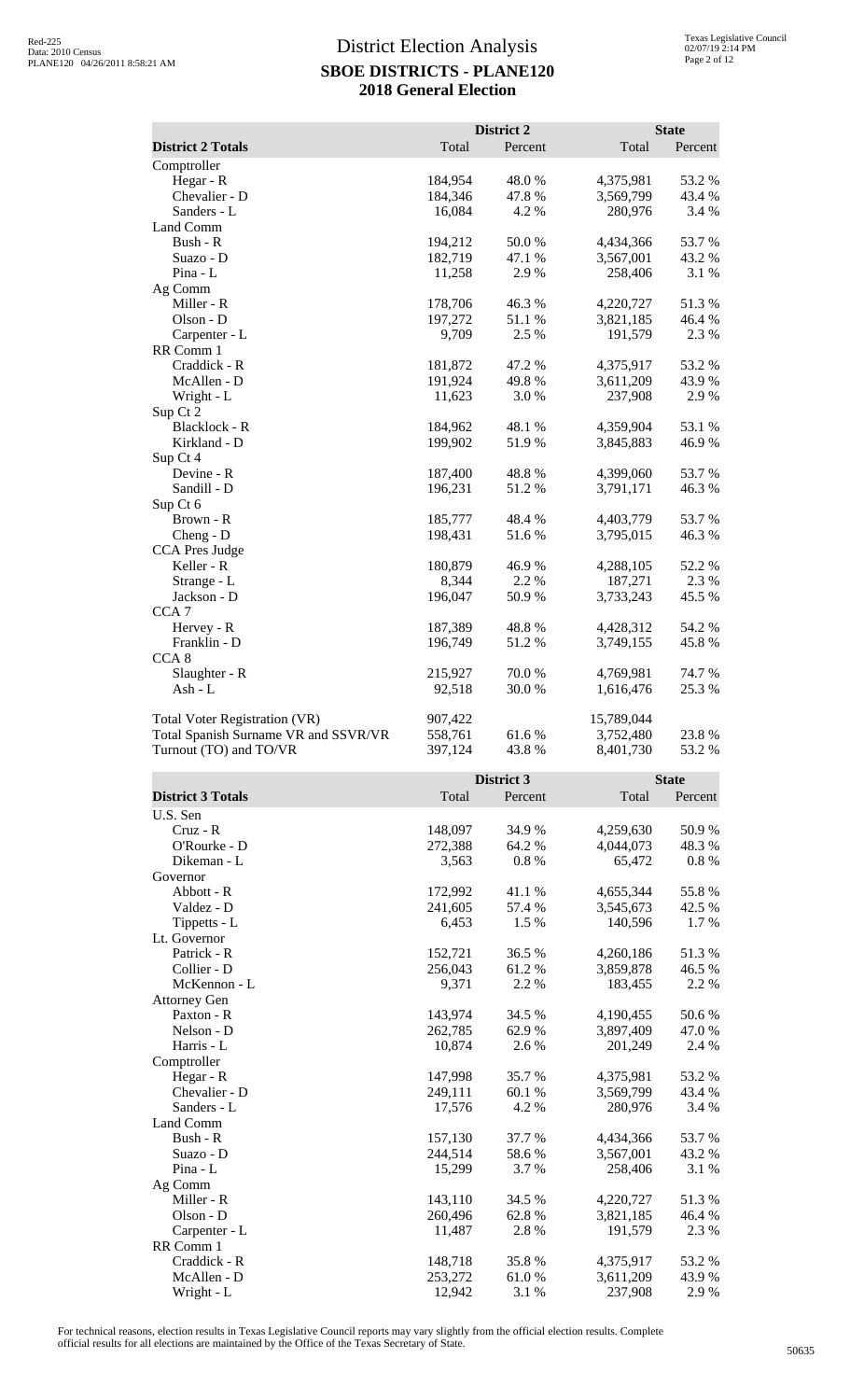|                                      |         | <b>District 3</b> |            | <b>State</b> |
|--------------------------------------|---------|-------------------|------------|--------------|
| <b>District 3 Totals</b>             | Total   | Percent           | Total      | Percent      |
| Sup Ct 2                             |         |                   |            |              |
| Blacklock - R                        | 148,070 | 35.8%             | 4,359,904  | 53.1 %       |
| Kirkland - D                         | 265,581 | 64.2 %            | 3,845,883  | 46.9%        |
| Sup Ct 4                             |         |                   |            |              |
| Devine - R                           | 152,814 | 37.0 %            | 4,399,060  | 53.7 %       |
| Sandill - D                          | 260,135 | 63.0 %            | 3,791,171  | 46.3%        |
| Sup Ct 6                             |         |                   |            |              |
| Brown - R                            | 150,686 | 36.5 %            | 4,403,779  | 53.7 %       |
| $Cheng - D$                          | 262,713 | 63.5 %            | 3,795,015  | 46.3%        |
| CCA Pres Judge                       |         |                   |            |              |
| Keller - R                           | 145,057 | 35.0 %            | 4,288,105  | 52.2 %       |
| Strange - L                          | 10,421  | 2.5 %             | 187,271    | 2.3 %        |
| Jackson - D                          | 258,975 | 62.5 %            | 3,733,243  | 45.5 %       |
| CCA <sub>7</sub>                     |         |                   |            |              |
| Hervey - R                           | 151,812 | 36.8%             | 4,428,312  | 54.2 %       |
| Franklin - D                         | 261,058 | 63.2 %            | 3,749,155  | 45.8%        |
| CCA <sub>8</sub>                     |         |                   |            |              |
| Slaughter - R                        | 182,331 | 62.8%             | 4,769,981  | 74.7 %       |
| $Ash - L$                            | 108,022 | 37.2 %            | 1,616,476  | 25.3 %       |
| Total Voter Registration (VR)        | 962,400 |                   | 15,789,044 |              |
| Total Spanish Surname VR and SSVR/VR | 570,540 | 59.3 %            | 3,752,480  | 23.8%        |
| Turnout (TO) and TO/VR               | 427,424 | 44.4 %            | 8,401,730  | 53.2%        |
|                                      |         | District 4        |            | <b>State</b> |
| <b>District 4 Totals</b>             | Total   | Percent           | Total      | Percent      |

| District 4 Totals     | 1 otal  | Percent | 1 otal    | Percent  |
|-----------------------|---------|---------|-----------|----------|
| U.S. Sen              |         |         |           |          |
| $Cruz - R$            | 69,687  | 18.5 %  | 4,259,630 | 50.9%    |
| O'Rourke - D          | 304,464 | 80.9%   | 4,044,073 | 48.3%    |
| Dikeman - L           | 2,150   | 0.6 %   | 65,472    | $0.8 \%$ |
| Governor              |         |         |           |          |
| Abbott - R            | 86,935  | 23.1 %  | 4,655,344 | 55.8%    |
| Valdez - D            | 284,991 | 75.7%   | 3,545,673 | 42.5 %   |
| Tippetts - L          | 4,744   | 1.3%    | 140,596   | 1.7 %    |
| Lt. Governor          |         |         |           |          |
| Patrick - R           | 74,639  | 19.8%   | 4,260,186 | 51.3%    |
| Collier - D           | 296,477 | 78.8%   | 3,859,878 | 46.5 %   |
| McKennon - L          | 5,087   | 1.4 %   | 183,455   | 2.2 %    |
| <b>Attorney Gen</b>   |         |         |           |          |
| Paxton - R            | 69,857  | 18.6%   | 4,190,455 | 50.6%    |
| Nelson - D            | 299,769 | 79.8%   | 3,897,409 | 47.0 %   |
| Harris - L            | 6,192   | 1.6 %   | 201,249   | 2.4 %    |
| Comptroller           |         |         |           |          |
| Hegar - R             | 74,005  | 19.7%   | 4,375,981 | 53.2 %   |
| Chevalier - D         | 290,496 | 77.5 %  | 3,569,799 | 43.4 %   |
| Sanders - L           | 10,287  | 2.7 %   | 280,976   | 3.4 %    |
| Land Comm             |         |         |           |          |
| Bush - R              | 76,504  | 20.4 %  | 4,434,366 | 53.7%    |
| Suazo - D             | 292,115 | 77.9%   | 3,567,001 | 43.2 %   |
| Pina - L              | 6,265   | 1.7%    | 258,406   | 3.1 %    |
| Ag Comm               |         |         |           |          |
| Miller - R            | 68,682  | 18.3%   | 4,220,727 | 51.3%    |
| Olson - D             | 300,959 | 80.3%   | 3,821,185 | 46.4 %   |
| Carpenter - L         | 5,043   | 1.3%    | 191,579   | 2.3 %    |
| RR Comm 1             |         |         |           |          |
| Craddick - R          | 74,488  | 19.9 %  | 4,375,917 | 53.2 %   |
| McAllen - D           | 293,248 | 78.3%   | 3,611,209 | 43.9 %   |
| Wright - L            | 6,586   | 1.8%    | 237,908   | 2.9%     |
| Sup Ct 2              |         |         |           |          |
| Blacklock - R         | 71,976  | 19.3 %  | 4,359,904 | 53.1 %   |
| Kirkland - D          | 301,717 | 80.7%   | 3,845,883 | 46.9%    |
| Sup Ct 4              |         |         |           |          |
| Devine - R            | 72,890  | 19.5 %  | 4,399,060 | 53.7%    |
| Sandill - D           | 300,397 | 80.5 %  | 3,791,171 | 46.3%    |
| Sup Ct 6              |         |         |           |          |
| Brown - R             | 74,926  | 20.1 %  | 4,403,779 | 53.7%    |
| Cheng - D             | 298,614 | 79.9 %  | 3,795,015 | 46.3 %   |
| <b>CCA Pres Judge</b> |         |         |           |          |
| Keller - R            | 70,039  | 18.7%   | 4,288,105 | 52.2 %   |
| Strange - L           | 4,869   | 1.3 %   | 187,271   | 2.3 %    |
| Jackson - D           | 298,862 | 80.0%   | 3,733,243 | 45.5 %   |
| CCA <sub>7</sub>      |         |         |           |          |
| Hervey - R            | 74,696  | 20.0 %  | 4,428,312 | 54.2 %   |
| Franklin - D          | 298,322 | 80.0%   | 3,749,155 | 45.8%    |
|                       |         |         |           |          |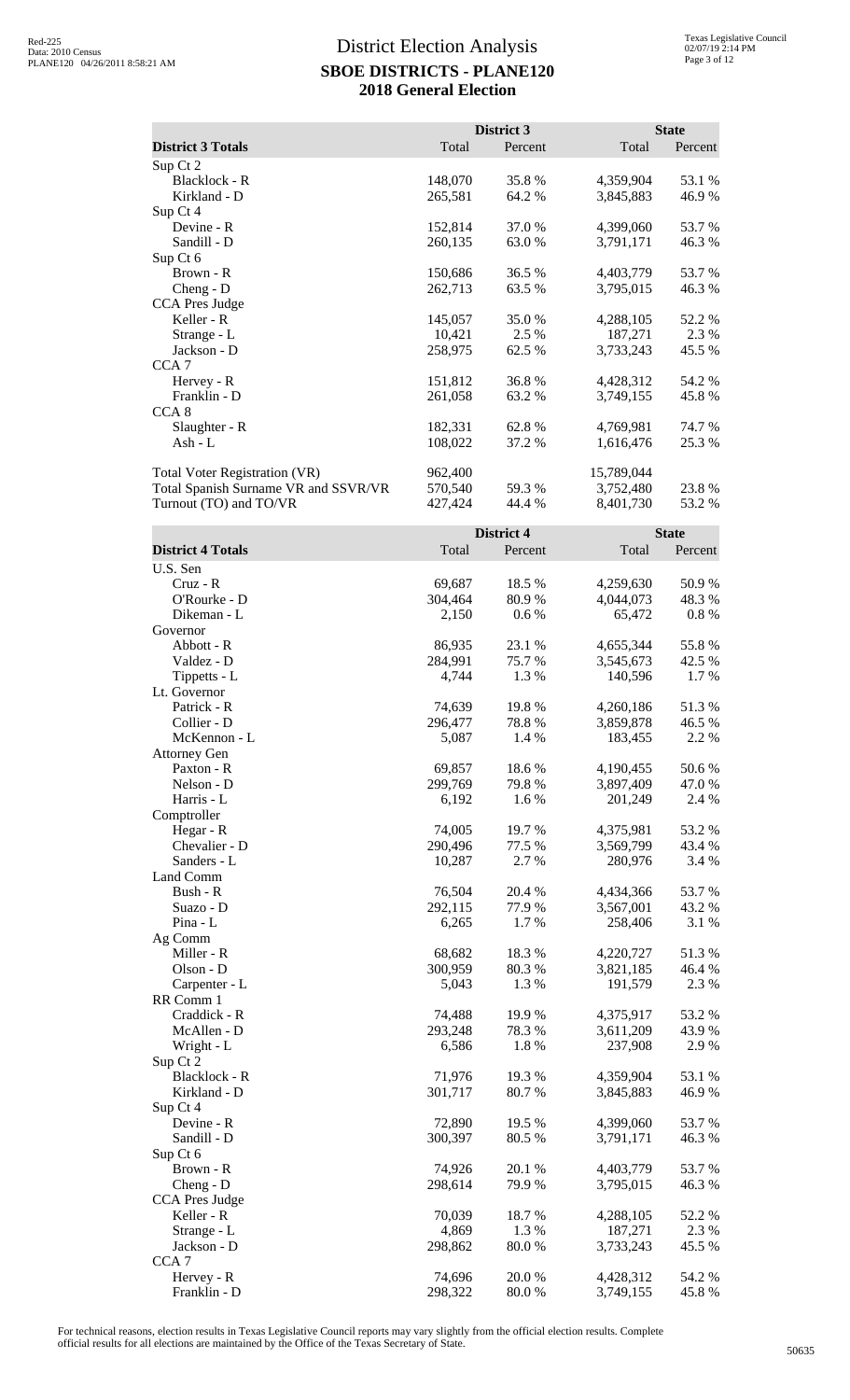|                                      |                    | District 4       |                        | <b>State</b>    |
|--------------------------------------|--------------------|------------------|------------------------|-----------------|
| <b>District 4 Totals</b>             | Total              | Percent          | Total                  | Percent         |
| CCA <sub>8</sub>                     |                    |                  |                        |                 |
| Slaughter - R                        | 93,741             | 51.1%            | 4,769,981              | 74.7 %          |
| Ash - L                              | 89,814             | 48.9%            | 1,616,476              | 25.3 %          |
|                                      |                    |                  |                        |                 |
| Total Voter Registration (VR)        | 833,649            |                  | 15,789,044             |                 |
| Total Spanish Surname VR and SSVR/VR | 263,363            | 31.6%            | 3,752,480              | 23.8 %          |
| Turnout (TO) and TO/VR               | 377,703            | 45.3%            | 8,401,730              | 53.2 %          |
|                                      |                    | District 5       |                        | <b>State</b>    |
| <b>District 5 Totals</b>             | Total              | Percent          | Total                  | Percent         |
| U.S. Sen                             |                    |                  |                        |                 |
| Cruz - R                             | 353,634            | 44.3 %           | 4,259,630              | 50.9%           |
| O'Rourke - D                         | 437,652            | 54.8%            | 4,044,073              | 48.3 %          |
| Dikeman - L                          | 7,461              | 0.9%             | 65,472                 | $0.8 \%$        |
| Governor                             |                    |                  |                        |                 |
| Abbott - R<br>Valdez - D             | 395,940            | 49.8%            | 4,655,344<br>3,545,673 | 55.8%           |
| Tippetts - L                         | 381,428<br>17,299  | 48.0%<br>2.2 %   | 140,596                | 42.5 %<br>1.7%  |
| Lt. Governor                         |                    |                  |                        |                 |
| Patrick - R                          | 360,004            | 45.5 %           | 4,260,186              | 51.3%           |
| Collier - D                          | 410,351            | 51.8%            | 3,859,878              | 46.5 %          |
| McKennon - L                         | 21,332             | 2.7 %            | 183,455                | 2.2 %           |
| <b>Attorney Gen</b>                  |                    |                  |                        |                 |
| Paxton - R                           | 349,160            | 44.2 %           | 4,190,455              | 50.6%           |
| Nelson - D                           | 418,049            | 53.0%            | 3,897,409              | 47.0 %          |
| Harris - L                           | 22,301             | 2.8 %            | 201,249                | 2.4 %           |
| Comptroller                          | 373,973            |                  |                        | 53.2 %          |
| Hegar - R<br>Chevalier - D           | 379,538            | 47.7 %<br>48.5 % | 4,375,981<br>3,569,799 | 43.4 %          |
| Sanders - L                          | 29,802             | 3.8%             | 280,976                | 3.4 %           |
| Land Comm                            |                    |                  |                        |                 |
| Bush - R                             | 378,474            | 48.1 %           | 4,434,366              | 53.7 %          |
| Suazo - D                            | 376,611            | 47.9%            | 3,567,001              | 43.2 %          |
| Pina - L                             | 31,108             | 4.0 %            | 258,406                | 3.1 %           |
| Ag Comm                              |                    |                  |                        |                 |
| Miller - R                           | 352,595            | 45.0%            | 4,220,727              | 51.3%           |
| Olson - D                            | 409,268<br>22,059  | 52.2 %<br>2.8 %  | 3,821,185<br>191,579   | 46.4 %<br>2.3 % |
| Carpenter - L<br>RR Comm 1           |                    |                  |                        |                 |
| Craddick - R                         | 372,672            | 47.6%            | 4,375,917              | 53.2 %          |
| McAllen - D                          | 382,707            | 48.9%            | 3,611,209              | 43.9 %          |
| Wright - L                           | 27,069             | 3.5 %            | 237,908                | 2.9%            |
| Sup Ct 2                             |                    |                  |                        |                 |
| <b>Blacklock - R</b>                 | 368,515            | 47.2 %           | 4,359,904              | 53.1 %          |
| Kirkland - D                         | 411,959            | 52.8%            | 3,845,883              | 46.9%           |
| Sup Ct 4                             |                    |                  |                        |                 |
| Devine - R<br>Sandill - D            | 374,539<br>404,396 | 48.1 %<br>51.9%  | 4,399,060<br>3,791,171 | 53.7%           |
| Sup Ct 6                             |                    |                  |                        | 46.3%           |
| Brown - R                            | 374,293            | 48.0%            | 4,403,779              | 53.7 %          |
| Cheng - D                            | 405,869            | 52.0 %           | 3,795,015              | 46.3 %          |
| <b>CCA Pres Judge</b>                |                    |                  |                        |                 |
| Keller - R                           | 361,026            | 46.2%            | 4,288,105              | 52.2 %          |
| Strange - L                          | 22,693             | 2.9%             | 187,271                | 2.3 %           |
| Jackson - D                          | 396,898            | 50.8%            | 3,733,243              | 45.5 %          |
| CCA <sub>7</sub>                     |                    |                  |                        |                 |
| Hervey - R                           | 377,329            | 48.6%            | 4,428,312              | 54.2 %          |
| Franklin - D<br>CCA <sub>8</sub>     | 399,663            | 51.4 %           | 3,749,155              | 45.8%           |
| Slaughter - R                        | 417,792            | 68.5 %           | 4,769,981              | 74.7 %          |
| Ash - L                              | 191,835            | 31.5 %           | 1,616,476              | 25.3 %          |
|                                      |                    |                  |                        |                 |
| Total Voter Registration (VR)        | 1,333,324          |                  | 15,789,044             |                 |
| Total Spanish Surname VR and SSVR/VR | 279,072            | 20.9 %           | 3,752,480              | 23.8%           |
| Turnout (TO) and TO/VR               | 801,482            | 60.1%            | 8,401,730              | 53.2 %          |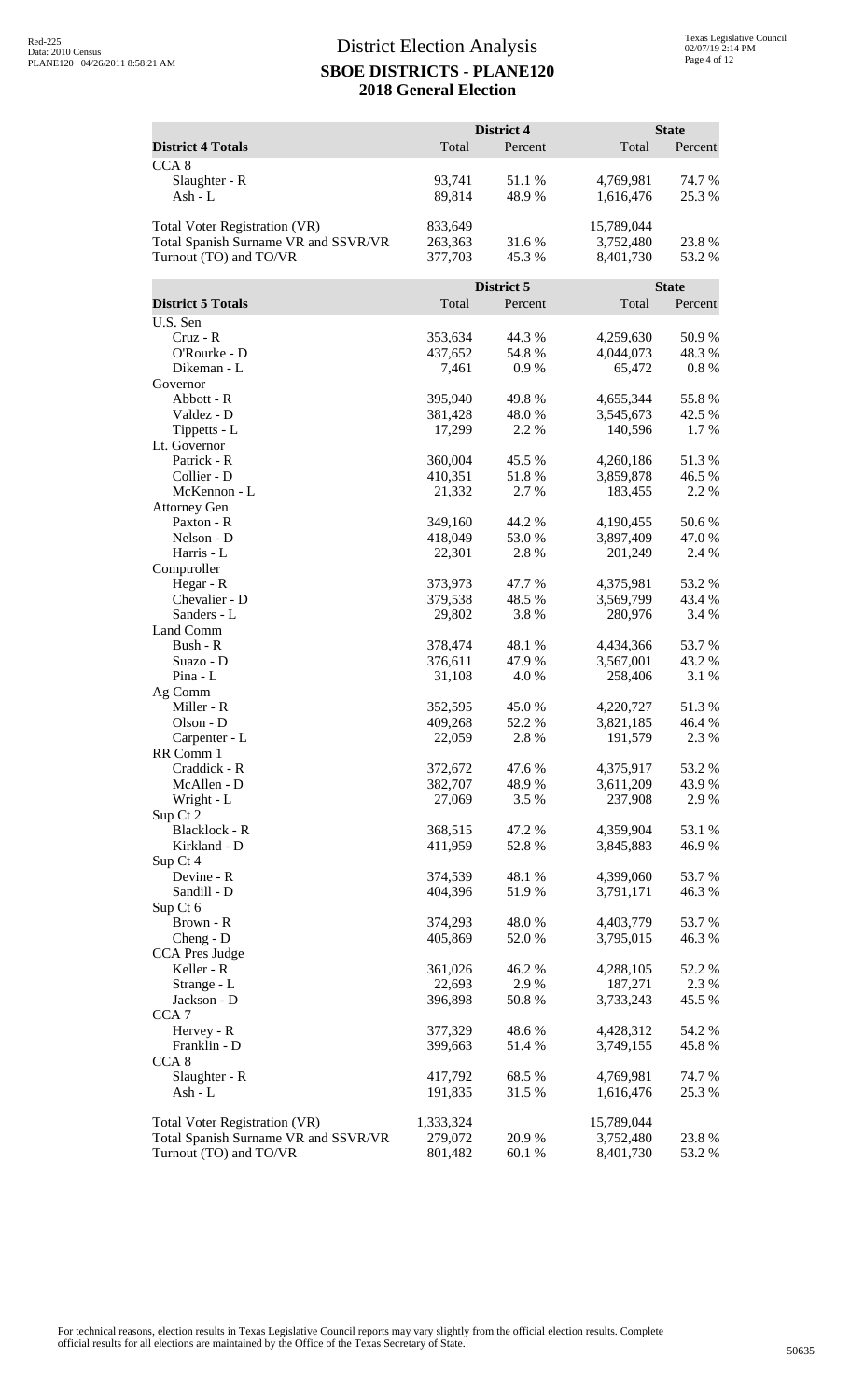|                                      |           | District 6 |            | <b>State</b> |
|--------------------------------------|-----------|------------|------------|--------------|
| <b>District 6 Totals</b>             | Total     | Percent    | Total      | Percent      |
| U.S. Sen                             |           |            |            |              |
| Cruz - R                             | 278,865   | 47.7 %     | 4,259,630  | 50.9%        |
| O'Rourke - D                         | 300,641   | 51.5%      | 4,044,073  | 48.3%        |
| Dikeman - L                          | 4,615     | 0.8 %      | 65,472     | 0.8 %        |
| Governor                             |           |            |            |              |
| Abbott - R                           | 312,066   | 53.6%      | 4,655,344  | 55.8%        |
| Valdez - D                           | 260,516   | 44.7%      | 3,545,673  | 42.5 %       |
| Tippetts - L                         | 9,983     | 1.7%       | 140,596    | 1.7%         |
| Lt. Governor                         |           |            |            |              |
| Patrick - R                          | 282,998   | 48.6%      | 4,260,186  | 51.3%        |
| Collier - D                          | 287,944   | 49.5 %     | 3,859,878  | 46.5 %       |
| McKennon - L                         | 10,958    | 1.9%       | 183,455    | 2.2 %        |
| <b>Attorney Gen</b>                  |           |            |            |              |
| Paxton - R                           | 276,449   | 47.6 %     | 4,190,455  | 50.6%        |
| Nelson - D                           | 291,862   | 50.3%      | 3,897,409  | 47.0 %       |
| Harris - L                           | 12,413    | 2.1 %      | 201,249    | 2.4 %        |
| Comptroller                          |           |            |            |              |
| Hegar - R                            | 303,755   | 52.6%      | 4,375,981  | 53.2 %       |
| Chevalier - D                        | 257,817   | 44.6%      | 3,569,799  | 43.4 %       |
| Sanders - L                          | 16,264    | 2.8 %      | 280,976    | 3.4 %        |
| Land Comm                            |           |            |            |              |
| Bush - R                             | 297,782   | 51.5%      | 4,434,366  | 53.7%        |
| Suazo - D                            | 266,390   | 46.0%      | 3,567,001  | 43.2 %       |
| Pina - L                             | 14,575    | 2.5 %      | 258,406    | 3.1 %        |
| Ag Comm                              |           |            |            |              |
| Miller - R                           | 280,809   | 48.7%      | 4,220,727  | 51.3%        |
| Olson - D                            | 285,862   | 49.5 %     | 3,821,185  | 46.4 %       |
| Carpenter - L<br>RR Comm 1           | 10,339    | 1.8%       | 191,579    | 2.3 %        |
| Craddick - R                         | 304,576   | 52.8%      | 4,375,917  | 53.2 %       |
| McAllen - D                          | 259,290   | 45.0%      | 3,611,209  | 43.9%        |
| Wright - L                           | 12,871    | 2.2 %      | 237,908    | 2.9%         |
| Sup Ct 2                             |           |            |            |              |
| Blacklock - R                        | 291,008   | 50.6%      | 4,359,904  | 53.1 %       |
| Kirkland - D                         | 283,931   | 49.4 %     | 3,845,883  | 46.9%        |
| Sup Ct 4                             |           |            |            |              |
| Devine - R                           | 291,671   | 50.8%      | 4,399,060  | 53.7%        |
| Sandill - D                          | 282,784   | 49.2 %     | 3,791,171  | 46.3%        |
| Sup Ct 6                             |           |            |            |              |
| Brown - R                            | 303,959   | 52.9%      | 4,403,779  | 53.7%        |
| Cheng - D                            | 271,171   | 47.1 %     | 3,795,015  | 46.3%        |
| CCA Pres Judge                       |           |            |            |              |
| Keller - R                           | 287,486   | 50.1 %     | 4,288,105  | 52.2 %       |
| Strange - L                          | 10,637    | 1.9%       | 187,271    | 2.3 %        |
| Jackson - D                          | 275,960   | 48.1 %     | 3,733,243  | 45.5 %       |
| CCA <sub>7</sub>                     |           |            |            |              |
| Hervey - R                           | 304,843   | 53.3 %     | 4,428,312  | 54.2 %       |
| Franklin - D                         | 267,304   | 46.7 %     | 3,749,155  | 45.8%        |
| CCA <sub>8</sub>                     |           |            |            |              |
| Slaughter - R                        | 325,813   | 76.5 %     | 4,769,981  | 74.7 %       |
| Ash - L                              | 100,262   | 23.5 %     | 1,616,476  | 25.3 %       |
|                                      |           |            |            |              |
| Total Voter Registration (VR)        | 1,023,062 |            | 15,789,044 |              |
| Total Spanish Surname VR and SSVR/VR | 163,351   | 16.0%      | 3,752,480  | 23.8%        |
| Turnout (TO) and TO/VR               | 584,728   | 57.2 %     | 8,401,730  | 53.2 %       |
|                                      |           |            |            |              |
|                                      |           | District 7 |            | <b>State</b> |

|                          |         | District 7 |           | <b>State</b> |  |
|--------------------------|---------|------------|-----------|--------------|--|
| <b>District 7 Totals</b> | Total   | Percent    | Total     | Percent      |  |
| U.S. Sen                 |         |            |           |              |  |
| $Cruz - R$               | 368,458 | 58.2 %     | 4,259,630 | 50.9%        |  |
| $O'Rowke - D$            | 260,404 | 41.1 %     | 4,044,073 | 48.3 %       |  |
| Dikeman - L              | 4.148   | $0.7\%$    | 65,472    | $0.8\%$      |  |
| Governor                 |         |            |           |              |  |
| Abbott - R               | 394.610 | 62.4 %     | 4,655,344 | 55.8%        |  |
| Valdez - D               | 228,748 | 36.2 %     | 3,545,673 | 42.5 %       |  |
| Tippetts - L             | 8,526   | 1.3 %      | 140,596   | 1.7 %        |  |
| Lt. Governor             |         |            |           |              |  |
| Patrick - R              | 367,679 | 58.4 %     | 4,260,186 | 51.3%        |  |
| Collier - D              | 250,822 | 39.8 %     | 3,859,878 | 46.5 %       |  |
| McKennon - L             | 11,107  | 1.8%       | 183,455   | 2.2 %        |  |
| <b>Attorney Gen</b>      |         |            |           |              |  |
| Paxton - R               | 361,949 | 57.6 %     | 4,190,455 | 50.6 %       |  |
| Nelson - D               | 253,992 | 40.4 %     | 3,897,409 | 47.0 %       |  |
| Harris - L               | 12.413  | 2.0 %      | 201,249   | 2.4 %        |  |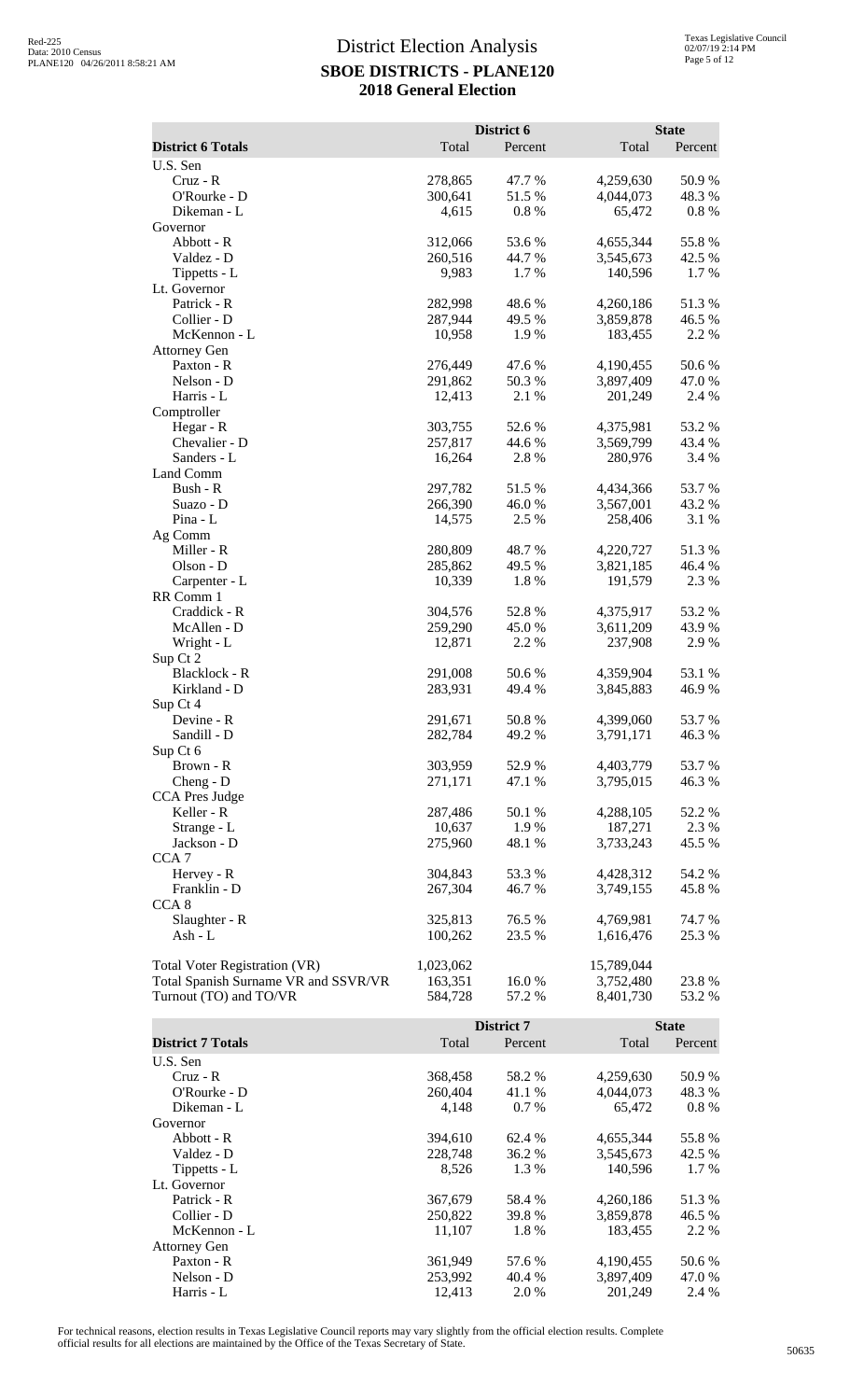|                                      |           | <b>District 7</b> |            | <b>State</b> |
|--------------------------------------|-----------|-------------------|------------|--------------|
| <b>District 7 Totals</b>             | Total     | Percent           | Total      | Percent      |
| Comptroller                          |           |                   |            |              |
| Hegar - R                            | 374,238   | 59.9%             | 4,375,981  | 53.2 %       |
| Chevalier - D                        | 234,248   | 37.5 %            | 3,569,799  | 43.4 %       |
| Sanders - L                          | 16,548    | 2.6 %             | 280,976    | 3.4 %        |
| Land Comm                            |           |                   |            |              |
| Bush - R                             | 374,238   | 59.7%             | 4,434,366  | 53.7%        |
| Suazo - D                            | 235,095   | 37.5 %            | 3,567,001  | 43.2 %       |
| Pina - L                             | 17,819    | 2.8%              | 258,406    | 3.1 %        |
| Ag Comm                              |           |                   |            |              |
| Miller - R                           | 361,996   | 57.9%             | 4,220,727  | 51.3%        |
| Olson - D                            | 252,317   | 40.3%             | 3,821,185  | 46.4 %       |
| Carpenter - L                        | 11,299    | 1.8%              | 191,579    | 2.3 %        |
| RR Comm 1                            |           |                   |            |              |
| Craddick - R                         | 374,176   | 59.9 %            | 4,375,917  | 53.2%        |
| McAllen - D                          | 236,374   | 37.8 %            | 3,611,209  | 43.9%        |
| Wright - L                           | 14,543    | 2.3 %             | 237,908    | 2.9%         |
| Sup Ct 2                             |           |                   |            |              |
| Blacklock - R                        | 373,697   | 59.9%             | 4,359,904  | 53.1 %       |
| Kirkland - D                         | 250,426   | 40.1 %            | 3,845,883  | 46.9%        |
| Sup Ct 4                             |           |                   |            |              |
| Devine - R                           | 374,849   | 60.1%             | 4,399,060  | 53.7%        |
| Sandill - D                          | 248,410   | 39.9%             | 3,791,171  | 46.3%        |
| Sup Ct 6                             |           |                   |            |              |
| Brown - R                            | 375,731   | 60.2%             | 4,403,779  | 53.7%        |
| Cheng - D                            | 248,144   | 39.8%             | 3,795,015  | 46.3%        |
| <b>CCA Pres Judge</b>                |           |                   |            |              |
| Keller - R                           | 368,790   | 59.1 %            | 4,288,105  | 52.2 %       |
| Strange - L                          | 11,234    | 1.8%              | 187,271    | 2.3 %        |
| Jackson - D                          | 244,251   | 39.1 %            | 3,733,243  | 45.5 %       |
| CCA <sub>7</sub>                     |           |                   |            |              |
| Hervey - R                           | 378,255   | 60.7 %            | 4,428,312  | 54.2 %       |
| Franklin - D<br>CCA <sub>8</sub>     | 244,529   | 39.3 %            | 3,749,155  | 45.8%        |
| Slaughter - R                        | 401,511   | 79.5 %            | 4,769,981  | 74.7%        |
| Ash - L                              | 103,733   | 20.5 %            | 1,616,476  | 25.3%        |
|                                      |           |                   |            |              |
| <b>Total Voter Registration (VR)</b> | 1,156,806 |                   | 15,789,044 |              |
| Total Spanish Surname VR and SSVR/VR | 144,299   | 12.5 %            | 3,752,480  | 23.8%        |
| Turnout (TO) and TO/VR               | 635,250   | 54.9 %            | 8,401,730  | 53.2%        |
|                                      |           |                   |            |              |
|                                      |           | <b>District 8</b> |            | <b>State</b> |
| <b>District 8 Totals</b>             | Total     | Percent           | Total      | Percent      |
|                                      |           |                   |            |              |

| <b>District 8 Totals</b> | 1 otal  | Percent | 1 otal    | Percent  |
|--------------------------|---------|---------|-----------|----------|
| U.S. Sen                 |         |         |           |          |
| Cruz - R                 | 376,234 | 62.5 %  | 4,259,630 | 50.9%    |
| O'Rourke - D             | 220,910 | 36.7 %  | 4,044,073 | 48.3 %   |
| Dikeman - L              | 4,533   | 0.8%    | 65,472    | $0.8 \%$ |
| Governor                 |         |         |           |          |
| Abbott - R               | 400,874 | 66.6%   | 4,655,344 | 55.8%    |
| Valdez - D               | 192,112 | 31.9 %  | 3,545,673 | 42.5 %   |
| Tippetts - L             | 8,604   | 1.4 %   | 140,596   | 1.7 %    |
| Lt. Governor             |         |         |           |          |
| Patrick - R              | 376,484 | 62.7%   | 4,260,186 | 51.3%    |
| Collier - D              | 211,934 | 35.3%   | 3,859,878 | 46.5 %   |
| McKennon - L             | 11,653  | 1.9%    | 183,455   | 2.2 %    |
| <b>Attorney Gen</b>      |         |         |           |          |
| Paxton - R               | 371,673 | 62.1 %  | 4,190,455 | 50.6%    |
| Nelson - D               | 214,002 | 35.7%   | 3,897,409 | 47.0 %   |
| Harris - L               | 13,119  | 2.2 %   | 201,249   | 2.4 %    |
| Comptroller              |         |         |           |          |
| Hegar - $R$              | 385,351 | 64.7%   | 4,375,981 | 53.2 %   |
| Chevalier - D            | 193,126 | 32.4 %  | 3,569,799 | 43.4 %   |
| Sanders - L              | 17,035  | 2.9 %   | 280,976   | 3.4 %    |
| Land Comm                |         |         |           |          |
| Bush - R                 | 382,660 | 64.1 %  | 4,434,366 | 53.7 %   |
| Suazo - D                | 196,082 | 32.8%   | 3,567,001 | 43.2 %   |
| $Pina - L$               | 18,422  | 3.1 %   | 258,406   | 3.1 %    |
| Ag Comm                  |         |         |           |          |
| Miller - R               | 373,404 | 62.7%   | 4,220,727 | 51.3%    |
| Olson - D                | 210,859 | 35.4 %  | 3,821,185 | 46.4 %   |
| Carpenter - L            | 11,416  | 1.9%    | 191,579   | 2.3 %    |
| RR Comm 1                |         |         |           |          |
| Craddick - R             | 385,693 | 64.8%   | 4,375,917 | 53.2 %   |
| McAllen - D              | 194,985 | 32.8%   | 3,611,209 | 43.9%    |
| Wright - L               | 14,432  | 2.4 %   | 237,908   | 2.9%     |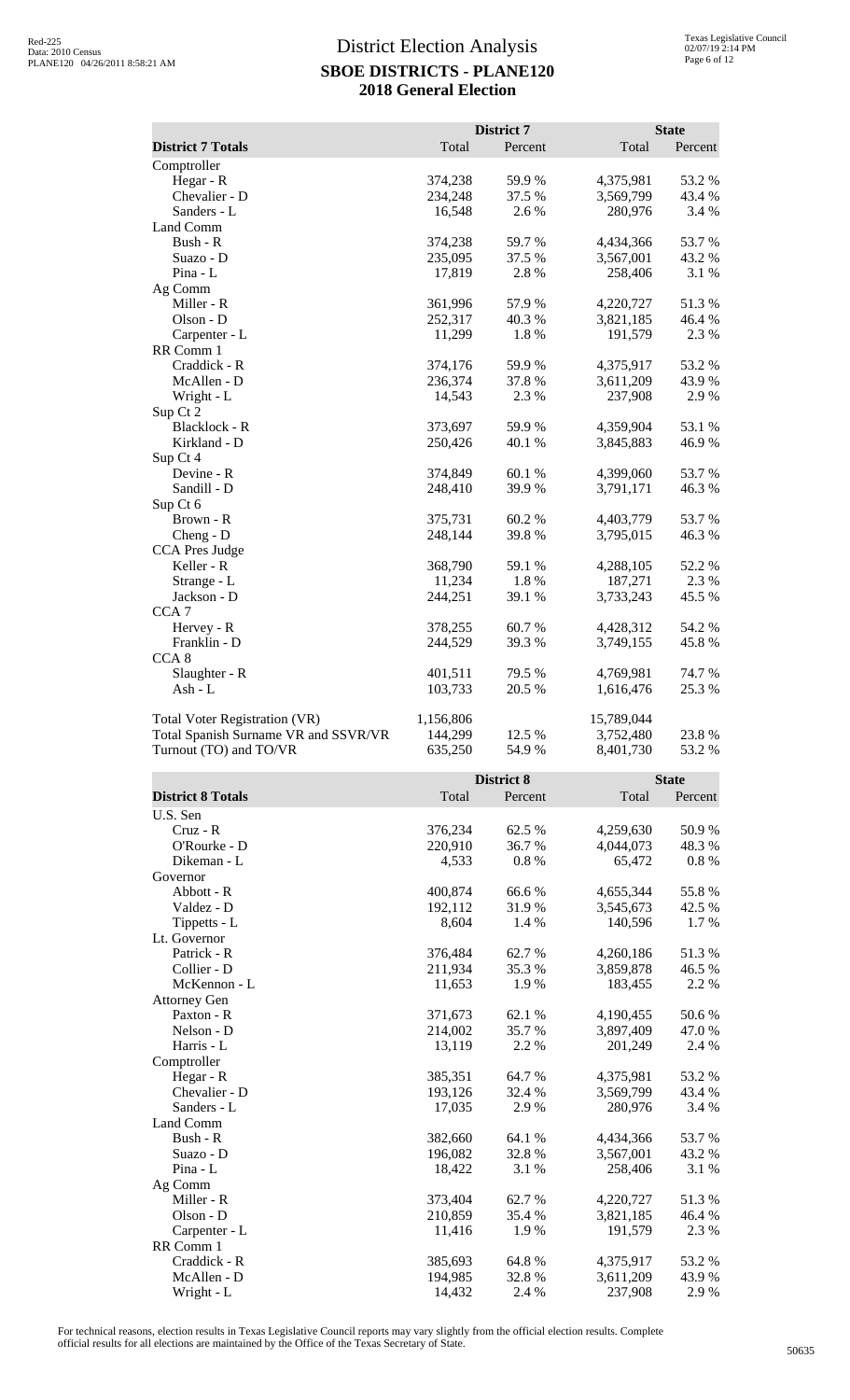|                                      |           | District 8 |            | <b>State</b> |
|--------------------------------------|-----------|------------|------------|--------------|
| <b>District 8 Totals</b>             | Total     | Percent    | Total      | Percent      |
| Sup Ct 2                             |           |            |            |              |
| Blacklock - R                        | 384,145   | 64.7%      | 4,359,904  | 53.1 %       |
| Kirkland - D                         | 209,688   | 35.3 %     | 3,845,883  | 46.9%        |
| Sup Ct 4                             |           |            |            |              |
| Devine - R                           | 385,257   | 65.0%      | 4,399,060  | 53.7%        |
| Sandill - D                          | 207,840   | 35.0%      | 3,791,171  | 46.3%        |
| Sup Ct 6                             |           |            |            |              |
| Brown - R                            | 387,182   | 65.2%      | 4,403,779  | 53.7%        |
| Cheng - D                            | 206,297   | 34.8%      | 3,795,015  | 46.3%        |
| <b>CCA Pres Judge</b>                |           |            |            |              |
| Keller - R                           | 378,620   | 63.7%      | 4,288,105  | 52.2 %       |
| Strange - L                          | 11,878    | 2.0%       | 187,271    | 2.3 %        |
| Jackson - D                          | 203,649   | 34.3 %     | 3,733,243  | 45.5 %       |
|                                      |           |            |            |              |
| CCA <sub>7</sub>                     |           |            |            |              |
| Hervey - R                           | 389,457   | 65.8%      | 4,428,312  | 54.2 %       |
| Franklin - D                         | 202,624   | 34.2 %     | 3,749,155  | 45.8%        |
| CCA <sub>8</sub>                     |           |            |            |              |
| Slaughter - R                        | 406,064   | 82.9%      | 4,769,981  | 74.7 %       |
| Ash - L                              | 83,988    | 17.1 %     | 1,616,476  | 25.3 %       |
| Total Voter Registration (VR)        | 1,109,001 |            | 15,789,044 |              |
| Total Spanish Surname VR and SSVR/VR | 170,370   | 15.4 %     | 3,752,480  | 23.8%        |
| Turnout (TO) and TO/VR               | 603,249   | 54.4 %     | 8,401,730  | 53.2 %       |
|                                      |           |            |            |              |
|                                      |           | District 9 |            | <b>State</b> |
| <b>District 9 Totals</b>             | Total     | Percent    | Total      | Percent      |
| U.S. Sen                             |           |            |            |              |
| $Cruz - R$                           | 427,908   | 73.5 %     | 4,259,630  | 50.9%        |
| O'Rourke - D                         | 150,385   | 25.8%      | 4,044,073  | 48.3%        |
| Dikeman - L                          | 3,813     | 0.7%       | 65,472     | 0.8 %        |
| Governor                             |           |            |            |              |
| Abbott - R                           | 442,994   | 76.1 %     | 4,655,344  | 55.8%        |
| Valdez - D                           | 131,981   | 22.7 %     | 3,545,673  | 42.5 %       |
| Tippetts - L                         | 6,824     | 1.2%       | 140,596    | 1.7%         |
| Lt. Governor                         |           |            |            |              |
| Patrick - R                          | 414,041   | 71.5 %     | 4,260,186  | 51.3%        |
| Collier - D                          | 155,322   | 26.8%      | 3,859,878  | 46.5 %       |
| McKennon - L                         | 10,105    | 1.7 %      | 183,455    | 2.2 %        |
| <b>Attorney Gen</b>                  |           |            |            |              |
| Paxton - R                           | 418,331   | 72.3 %     | 4,190,455  | 50.6%        |
| Nelson - D                           | 149,259   | 25.8%      | 3,897,409  | 47.0 %       |
| Harris - L                           | 10,795    | 1.9%       | 201,249    | 2.4 %        |
| Comptroller                          |           |            |            |              |
| Hegar - R                            | 426,644   | 74.3 %     | 4,375,981  | 53.2 %       |
| Chevalier - D                        | 133,443   | 23.2 %     | 3,569,799  | 43.4 %       |

| Sanders - L           | 14,021  | 2.4 %  | 280,976   | 3.4 %  |
|-----------------------|---------|--------|-----------|--------|
| Land Comm             |         |        |           |        |
| Bush - R              | 426,450 | 74.0 % | 4,434,366 | 53.7%  |
| Suazo - D             | 133,294 | 23.1 % | 3,567,001 | 43.2 % |
| $P$ ina - L           | 16,647  | 2.9%   | 258,406   | 3.1 %  |
| Ag Comm               |         |        |           |        |
| Miller - R            | 420,997 | 73.2 % | 4,220,727 | 51.3%  |
| $Olson - D$           | 143,612 | 25.0%  | 3,821,185 | 46.4 % |
| Carpenter - L         | 10,365  | 1.8%   | 191,579   | 2.3 %  |
| RR Comm 1             |         |        |           |        |
| Craddick - R          | 426,612 | 74.2 % | 4,375,917 | 53.2 % |
| McAllen - D           | 134,811 | 23.5 % | 3,611,209 | 43.9 % |
| Wright - L            | 13,154  | 2.3 %  | 237,908   | 2.9%   |
| Sup Ct 2              |         |        |           |        |
| Blacklock - R         | 429,633 | 74.9%  | 4,359,904 | 53.1 % |
| Kirkland - D          | 143,815 | 25.1 % | 3,845,883 | 46.9%  |
| Sup Ct 4              |         |        |           |        |
| Devine - R            | 430,764 | 75.2 % | 4,399,060 | 53.7%  |
| Sandill - D           | 141,695 | 24.8%  | 3,791,171 | 46.3%  |
| Sup Ct 6              |         |        |           |        |
| Brown - R             | 430,442 | 75.2 % | 4,403,779 | 53.7%  |
| $Cheng - D$           | 142,278 | 24.8 % | 3,795,015 | 46.3 % |
| <b>CCA</b> Pres Judge |         |        |           |        |
| Keller - R            | 424,594 | 74.0%  | 4,288,105 | 52.2 % |
| Strange - L           | 10,394  | 1.8%   | 187,271   | 2.3 %  |
| Jackson - D           | 138,470 | 24.1 % | 3,733,243 | 45.5 % |
| CCA <sub>7</sub>      |         |        |           |        |
| Hervey - R            | 431,513 | 75.5 % | 4,428,312 | 54.2 % |
| Franklin - D          | 140,074 | 24.5 % | 3,749,155 | 45.8%  |
|                       |         |        |           |        |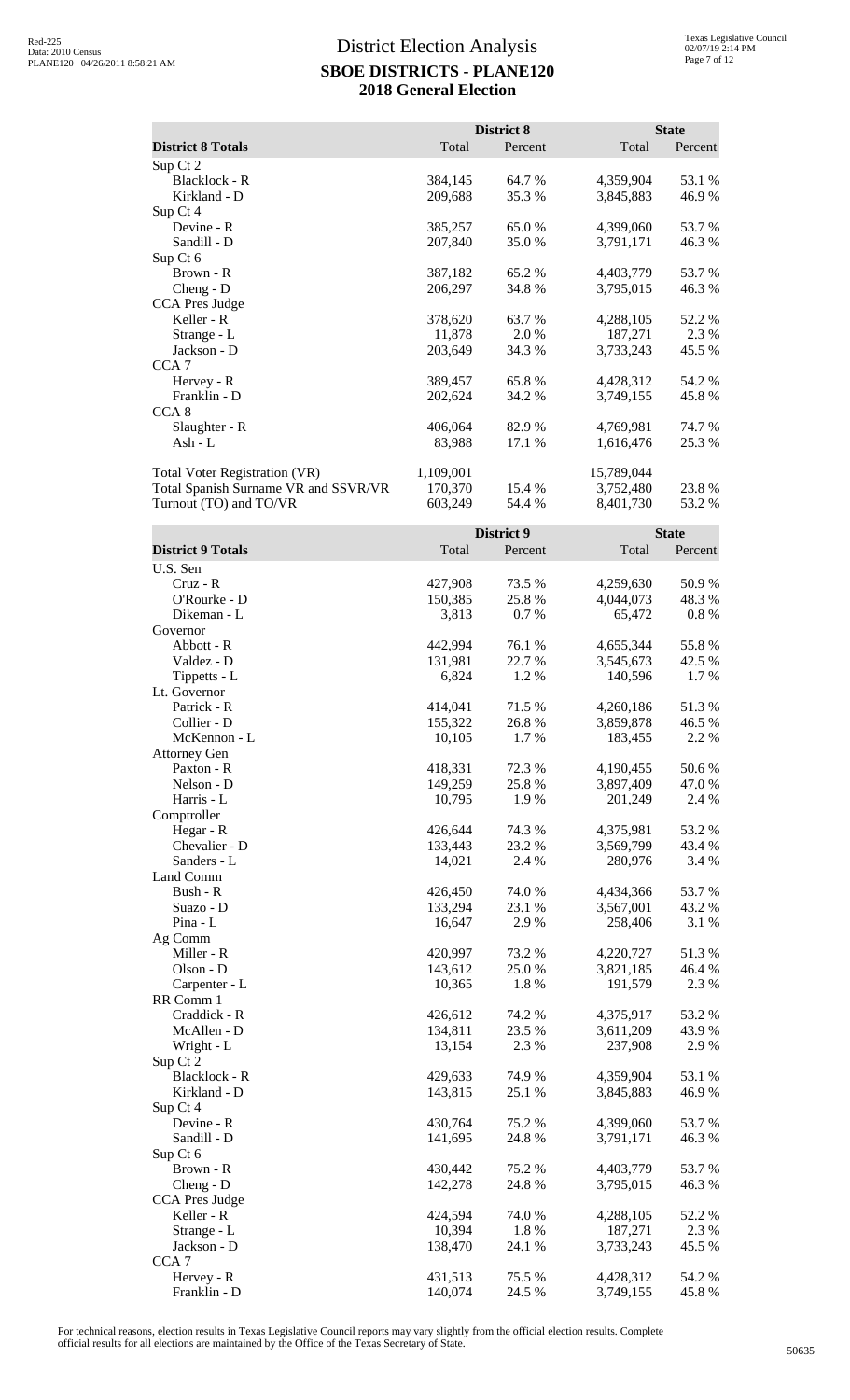|                                                                |                    | District 9       |                        | <b>State</b>     |
|----------------------------------------------------------------|--------------------|------------------|------------------------|------------------|
| <b>District 9 Totals</b>                                       | Total              | Percent          | Total                  | Percent          |
| CCA <sub>8</sub>                                               |                    |                  |                        |                  |
| Slaughter - R<br>Ash - L                                       | 441,358<br>63,892  | 87.4 %<br>12.6 % | 4,769,981<br>1,616,476 | 74.7 %<br>25.3 % |
|                                                                |                    |                  |                        |                  |
| Total Voter Registration (VR)                                  | 1,092,827          |                  | 15,789,044             |                  |
| Total Spanish Surname VR and SSVR/VR<br>Turnout (TO) and TO/VR | 67,178<br>585,320  | 6.1%<br>53.6%    | 3,752,480<br>8,401,730 | 23.8%<br>53.2 %  |
|                                                                |                    |                  |                        |                  |
|                                                                |                    | District 10      |                        | <b>State</b>     |
| <b>District 10 Totals</b>                                      | Total              | Percent          | Total                  | Percent          |
| U.S. Sen<br>$Cruz - R$                                         | 325,147            | 48.9 %           | 4,259,630              | 50.9%            |
| O'Rourke - D                                                   | 332,245            | 50.0%            | 4,044,073              | 48.3%            |
| Dikeman - L                                                    | 6,938              | 1.0%             | 65,472                 | $0.8 \%$         |
| Governor                                                       |                    |                  |                        |                  |
| Abbott - R                                                     | 357,809            | 54.1 %           | 4,655,344              | 55.8%            |
| Valdez - D<br>Tippetts - L                                     | 289,198<br>14,790  | 43.7%<br>2.2 %   | 3,545,673<br>140,596   | 42.5 %<br>1.7%   |
| Lt. Governor                                                   |                    |                  |                        |                  |
| Patrick - R                                                    | 325,324            | 49.3%            | 4,260,186              | 51.3%            |
| Collier - D                                                    | 315,390            | 47.8%            | 3,859,878              | 46.5 %           |
| McKennon - L                                                   | 18,681             | 2.8%             | 183,455                | 2.2 %            |
| <b>Attorney Gen</b>                                            |                    |                  |                        |                  |
| Paxton - R                                                     | 318,795            | 48.5 %           | 4,190,455              | 50.6%            |
| Nelson - D<br>Harris - L                                       | 318,635<br>20,435  | 48.4%<br>3.1 %   | 3,897,409<br>201,249   | 47.0 %<br>2.4 %  |
| Comptroller                                                    |                    |                  |                        |                  |
| Hegar - R                                                      | 340,156            | 52.1 %           | 4,375,981              | 53.2 %           |
| Chevalier - D                                                  | 288,247            | 44.2 %           | 3,569,799              | 43.4 %           |
| Sanders - L                                                    | 24,270             | 3.7%             | 280,976                | 3.4 %            |
| Land Comm                                                      |                    |                  |                        |                  |
| Bush - R<br>Suazo - D                                          | 339,820<br>289,186 | 52.0%<br>44.2 %  | 4,434,366<br>3,567,001 | 53.7%<br>43.2 %  |
| $Pina - L$                                                     | 25,095             | 3.8%             | 258,406                | 3.1 %            |
| Ag Comm                                                        |                    |                  |                        |                  |
| Miller - R                                                     | 323,459            | 49.5 %           | 4,220,727              | 51.3%            |
| Olson - D                                                      | 310,212            | 47.5 %           | 3,821,185              | 46.4 %           |
| Carpenter - L                                                  | 19,157             | 2.9%             | 191,579                | 2.3 %            |
| RR Comm 1<br>Craddick - R                                      | 333,473            | 51.2%            | 4,375,917              | 53.2 %           |
| McAllen - D                                                    | 293,074            | 45.0%            | 3,611,209              | 43.9%            |
| Wright - L                                                     | 24,883             | 3.8%             | 237,908                | 2.9 %            |
| Sup Ct 2                                                       |                    |                  |                        |                  |
| Blacklock - R                                                  | 337,658            | 51.9%            | 4,359,904              | 53.1 %           |
| Kirkland - D                                                   | 312,561            | 48.1 %           | 3,845,883              | 46.9%            |
| Sup Ct 4<br>Devine - R                                         | 339,503            | 52.3 %           | 4,399,060              | 53.7%            |
| Sandill - D                                                    | 309,243            | 47.7 %           | 3,791,171              | 46.3%            |
| Sup Ct 6                                                       |                    |                  |                        |                  |
| Brown - R                                                      | 339,791            | 52.3 %           | 4,403,779              | 53.7%            |
| Cheng - D                                                      | 309,803            | 47.7 %           | 3,795,015              | 46.3%            |
| <b>CCA Pres Judge</b>                                          |                    |                  |                        |                  |
| Keller - R<br>Strange - L                                      | 330,230<br>18,795  | 50.8%<br>2.9%    | 4,288,105<br>187,271   | 52.2 %<br>2.3 %  |
| Jackson - D                                                    | 301,078            | 46.3%            | 3,733,243              | 45.5 %           |
| CCA <sub>7</sub>                                               |                    |                  |                        |                  |
| Hervey - R                                                     | 341,887            | 52.8%            | 4,428,312              | 54.2 %           |
| Franklin - D                                                   | 305,211            | 47.2 %           | 3,749,155              | 45.8%            |
| CCA <sub>8</sub>                                               |                    |                  |                        |                  |
| Slaughter - R<br>Ash - L                                       | 369,822<br>148,862 | 71.3%<br>28.7 %  | 4,769,981<br>1,616,476 | 74.7 %<br>25.3 % |
|                                                                |                    |                  |                        |                  |
| Total Voter Registration (VR)                                  | 1,153,555          |                  | 15,789,044             |                  |
| Total Spanish Surname VR and SSVR/VR                           | 145,542            | 12.6 %           | 3,752,480              | 23.8 %           |
| Turnout (TO) and TO/VR                                         | 666,702            | 57.8%            | 8,401,730              | 53.2 %           |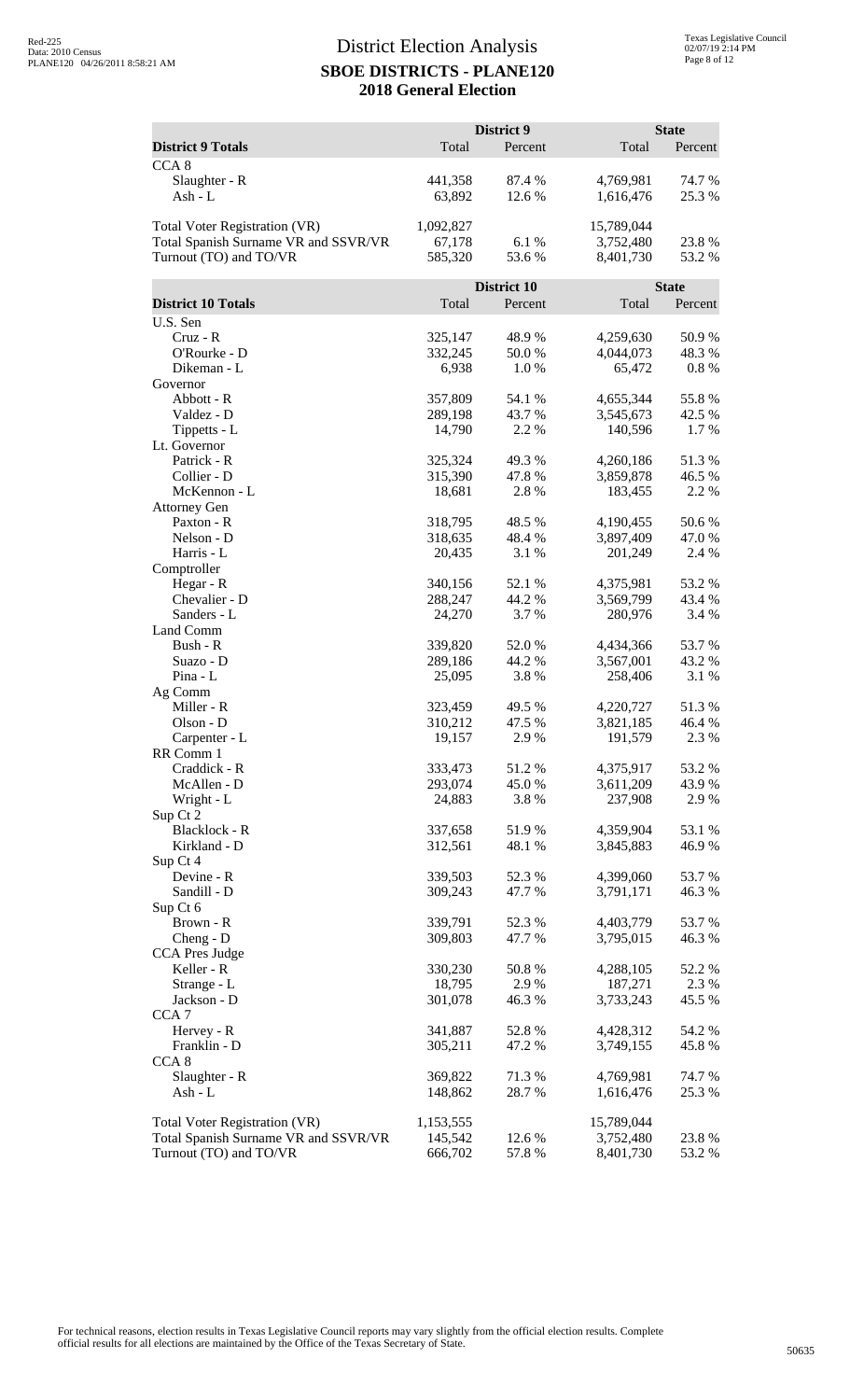|                                      |           | District 11 |            | <b>State</b> |
|--------------------------------------|-----------|-------------|------------|--------------|
| <b>District 11 Totals</b>            | Total     | Percent     | Total      | Percent      |
| U.S. Sen                             |           |             |            |              |
| $Cruz - R$                           | 358,444   | 54.8%       | 4,259,630  | 50.9%        |
| O'Rourke - D                         | 289,760   | 44.3 %      | 4,044,073  | 48.3 %       |
| Dikeman - L                          | 5,547     | 0.8 %       | 65,472     | 0.8%         |
| Governor                             |           |             |            |              |
| Abbott - R                           | 392,739   | 60.2%       | 4,655,344  | 55.8 %       |
| Valdez - D                           | 247,026   | 37.9 %      | 3,545,673  | 42.5 %       |
| Tippetts - L                         | 12,194    | 1.9%        | 140,596    | 1.7%         |
| Lt. Governor                         |           |             |            |              |
| Patrick - R                          | 362,820   | 55.9%       | 4,260,186  | 51.3%        |
| Collier - D                          | 270,973   | 41.7%       | 3,859,878  | 46.5 %       |
| McKennon - L                         | 15,802    | 2.4 %       | 183,455    | 2.2 %        |
| <b>Attorney Gen</b>                  |           |             |            |              |
| Paxton - R                           | 355,771   | 54.9%       | 4,190,455  | 50.6%        |
| Nelson - D                           | 275,887   | 42.6 %      | 3,897,409  | 47.0%        |
| Harris - L                           | 16,560    | 2.6%        | 201,249    | 2.4 %        |
| Comptroller                          |           |             |            |              |
| Hegar - R                            | 370,859   | 57.7 %      | 4,375,981  | 53.2 %       |
| Chevalier - D                        | 249,250   | 38.8%       | 3,569,799  | 43.4 %       |
| Sanders - L                          | 22,449    | 3.5 %       | 280,976    | 3.4 %        |
| Land Comm                            |           |             |            |              |
| Bush - R                             | 380,747   | 58.9%       | 4,434,366  | 53.7%        |
| Suazo - D                            | 245,179   | 37.9%       | 3,567,001  | 43.2 %       |
| Pina - L                             | 20,285    | 3.1 %       | 258,406    | 3.1 %        |
| Ag Comm                              |           |             |            |              |
| Miller - R                           | 360,391   | 56.0%       | 4,220,727  | 51.3%        |
| Olson - D                            | 267,804   | 41.6%       | 3,821,185  | 46.4 %       |
| Carpenter - L                        | 15,238    | 2.4 %       | 191,579    | 2.3 %        |
| RR Comm 1                            |           |             |            |              |
| Craddick - R                         | 372,364   | 57.9%       | 4,375,917  | 53.2 %       |
| McAllen - D                          | 249,831   | 38.9 %      | 3,611,209  | 43.9%        |
| Wright - L                           | 20,753    | 3.2 %       | 237,908    | 2.9%         |
| Sup Ct 2                             |           |             |            |              |
| Blacklock - R                        | 372,270   | 58.1 %      | 4,359,904  | 53.1 %       |
| Kirkland - D                         | 268,928   | 41.9%       | 3,845,883  | 46.9%        |
| Sup Ct 4                             |           |             |            |              |
| Devine - R                           | 374,974   | 58.6%       | 4,399,060  | 53.7%        |
| Sandill - D                          | 264,809   | 41.4%       | 3,791,171  | 46.3%        |
| Sup Ct 6                             |           |             |            |              |
| Brown - R                            | 373,351   | 58.3%       | 4,403,779  | 53.7 %       |
| $Cheng - D$                          | 266,929   | 41.7%       | 3,795,015  | 46.3%        |
| CCA Pres Judge                       |           |             |            |              |
| Keller - R                           | 366,982   | 57.2 %      | 4,288,105  | 52.2 %       |
| Strange - L                          | 15,906    | 2.5 %       | 187,271    | 2.3 %        |
| Jackson - D                          | 258,537   | 40.3 %      | 3,733,243  | 45.5 %       |
| CCA <sub>7</sub>                     |           |             |            |              |
| Hervey - R                           | 376,180   | 58.9%       | 4,428,312  | 54.2 %       |
| Franklin - D                         | 262,075   | 41.1 %      | 3,749,155  | 45.8%        |
| CCA 8                                |           |             |            |              |
| Slaughter - R                        | 395,576   | 77.7 %      | 4,769,981  | 74.7%        |
| Ash - L                              | 113,485   | 22.3 %      | 1,616,476  | 25.3 %       |
|                                      |           |             |            |              |
| Total Voter Registration (VR)        | 1,126,603 |             | 15,789,044 |              |
| Total Spanish Surname VR and SSVR/VR | 130,305   | 11.6%       | 3,752,480  | 23.8%        |
| Turnout (TO) and TO/VR               | 655,265   | 58.2%       | 8,401,730  | 53.2 %       |
|                                      |           |             |            |              |

|                           |         | <b>District 12</b> |           | <b>State</b> |  |
|---------------------------|---------|--------------------|-----------|--------------|--|
| <b>District 12 Totals</b> | Total   | Percent            | Total     | Percent      |  |
| U.S. Sen                  |         |                    |           |              |  |
| $Cruz - R$                | 332,260 | 47.6 %             | 4,259,630 | 50.9 %       |  |
| O'Rourke - D              | 359,432 | 51.5 %             | 4,044,073 | 48.3 %       |  |
| Dikeman - L               | 5,781   | $0.8\%$            | 65,472    | $0.8\%$      |  |
| Governor                  |         |                    |           |              |  |
| Abbott - R                | 376,528 | 54.3 %             | 4,655,344 | 55.8%        |  |
| Valdez - D                | 302,867 | 43.7 %             | 3,545,673 | 42.5 %       |  |
| Tippetts - L              | 13,942  | 2.0 %              | 140.596   | $1.7\%$      |  |
| Lt. Governor              |         |                    |           |              |  |
| Patrick - R               | 339,325 | 49.2 %             | 4,260,186 | 51.3 %       |  |
| Collier - D               | 334,407 | 48.5 %             | 3,859,878 | 46.5 %       |  |
| McKennon - L              | 15,552  | 2.3 %              | 183.455   | 2.2 %        |  |
| <b>Attorney Gen</b>       |         |                    |           |              |  |
| Paxton - R                | 329,293 | 47.8%              | 4,190,455 | 50.6 %       |  |
| Nelson - D                | 341,590 | 49.6 %             | 3,897,409 | 47.0 %       |  |
| Harris - L                | 17,855  | 2.6 %              | 201,249   | 2.4 %        |  |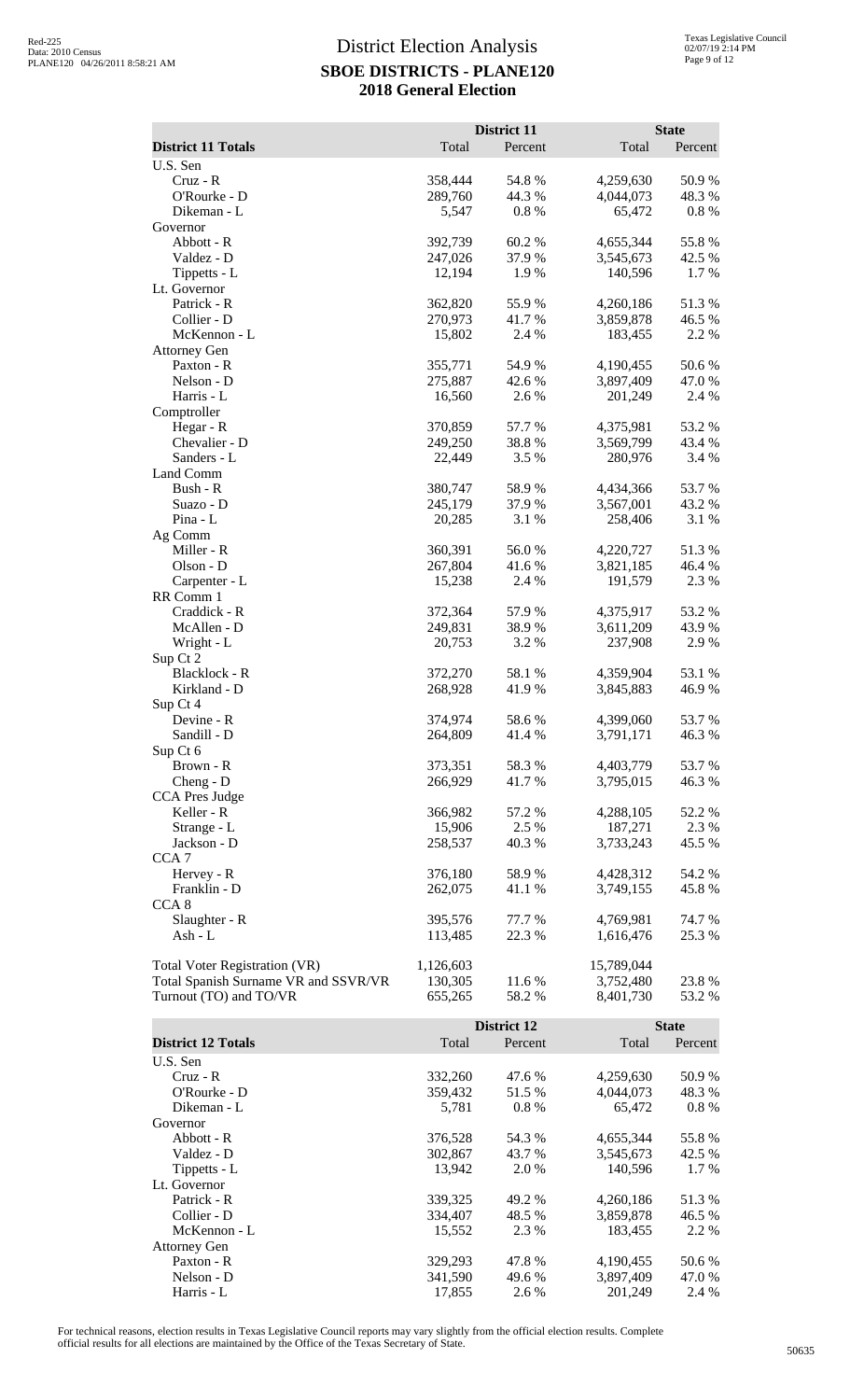|                                      |                    | District 12       |                      | <b>State</b>      |
|--------------------------------------|--------------------|-------------------|----------------------|-------------------|
| <b>District 12 Totals</b>            | Total              | Percent           | Total                | Percent           |
| Comptroller                          |                    |                   |                      |                   |
| Hegar - R                            | 352,421            | 51.9%             | 4,375,981            | 53.2 %            |
| Chevalier - D                        | 304,320            | 44.8%             | 3,569,799            | 43.4 %            |
| Sanders - L                          | 22,422             | 3.3 %             | 280,976              | 3.4 %             |
| Land Comm                            |                    |                   |                      |                   |
| Bush - R                             | 365,099            | 53.4 %            | 4,434,366            | 53.7%             |
| Suazo - D                            | 299,583            | 43.8%             | 3,567,001            | 43.2 %            |
| Pina - L                             | 19,249             | 2.8%              | 258,406              | 3.1 %             |
| Ag Comm                              |                    |                   |                      |                   |
| Miller - R                           | 336,224            | 49.4 %            | 4,220,727            | 51.3%             |
| Olson - D                            | 327,373            | 48.1 %            | 3,821,185            | 46.4 %            |
| Carpenter - L                        | 16,492             | 2.4 %             | 191,579              | 2.3 %             |
| RR Comm 1                            |                    |                   |                      |                   |
| Craddick - R                         | 354,818            | 52.2 %            | 4,375,917            | 53.2 %            |
| McAllen - D                          | 304,996            | 44.9%             | 3,611,209            | 43.9%             |
| Wright - L                           | 19,523             | 2.9%              | 237,908              | 2.9 %             |
| Sup Ct 2                             |                    |                   |                      |                   |
| Blacklock - R                        | 348,546            | 51.5 %            | 4,359,904            | 53.1 %            |
| Kirkland - D                         | 328,775            | 48.5 %            | 3,845,883            | 46.9%             |
| Sup Ct 4                             |                    |                   |                      |                   |
| Devine - R                           | 354,455            | 52.4 %            | 4,399,060            | 53.7%             |
| Sandill - D                          | 321,387            | 47.6 %            | 3,791,171            | 46.3%             |
| Sup Ct 6                             |                    |                   |                      |                   |
| Brown - R                            | 353,580            | 52.2 %            | 4,403,779            | 53.7%             |
| Cheng - D                            | 323,244            | 47.8%             | 3,795,015            | 46.3%             |
| <b>CCA Pres Judge</b>                |                    |                   |                      |                   |
| Keller - R                           | 343,357            | 50.7%             | 4,288,105            | 52.2 %            |
| Strange - L                          | 15,861             | 2.3 %             | 187,271              | 2.3 %             |
| Jackson - D                          | 318,349            | 47.0 %            | 3,733,243            | 45.5 %            |
| CCA <sub>7</sub>                     |                    |                   |                      |                   |
| Hervey - R                           | 354,832            | 52.7%             | 4,428,312            | 54.2 %            |
| Franklin - D                         | 319,099            | 47.3 %            | 3,749,155            | 45.8%             |
| CCA <sub>8</sub>                     |                    |                   |                      |                   |
| Slaughter - R                        | 381,415            | 72.0%             | 4,769,981            | 74.7%             |
| Ash - L                              | 148,351            | 28.0%             | 1,616,476            | 25.3 %            |
|                                      |                    |                   |                      |                   |
| <b>Total Voter Registration (VR)</b> | 1,151,429          |                   | 15,789,044           |                   |
| Total Spanish Surname VR and SSVR/VR | 113,988            | 9.9%              | 3,752,480            | 23.8%             |
| Turnout (TO) and TO/VR               | 699,160            | 60.7%             | 8,401,730            | 53.2 %            |
|                                      |                    |                   |                      |                   |
|                                      |                    | District 13       |                      | <b>State</b>      |
| <b>District 13 Totals</b>            | Total              | Percent           | Total                | Percent           |
| U.S. Sen                             |                    |                   |                      |                   |
| $Cruz - R$                           | 91,107             | 22.0%             | 4,259,630            | 50.9%             |
| O'Rourke - D                         | 321,270            | 77.4 %            | 4,044,073            | 48.3%             |
| Dikeman - L                          | 2,643              | 0.6 %             | 65,472               | 0.8 %             |
| Governor                             |                    |                   |                      |                   |
| Abbott - R<br>$Valder - D$           | 108,852<br>206.403 | 26.4 %<br>71 9 0/ | 4,655,344<br>3515673 | 55.8%<br>$42.5\%$ |
|                                      |                    |                   |                      |                   |

| Dikeman - L         | 2,643   | $0.6\%$ | 65,472    | $0.8~\%$ |
|---------------------|---------|---------|-----------|----------|
| Governor            |         |         |           |          |
| Abbott - R          | 108,852 | 26.4 %  | 4,655,344 | 55.8%    |
| Valdez - D          | 296,403 | 71.8 %  | 3,545,673 | 42.5 %   |
| Tippetts - L        | 7,759   | 1.9%    | 140,596   | 1.7 %    |
| Lt. Governor        |         |         |           |          |
| Patrick - R         | 95,647  | 23.3 %  | 4,260,186 | 51.3%    |
| Collier - D         | 307,175 | 74.7 %  | 3,859,878 | 46.5 %   |
| McKennon - L        | 8,209   | 2.0 %   | 183,455   | 2.2 %    |
| <b>Attorney Gen</b> |         |         |           |          |
| Paxton - R          | 91,436  | 22.3 %  | 4,190,455 | 50.6%    |
| Nelson - D          | 310,186 | 75.5 %  | 3,897,409 | 47.0%    |
| Harris - L          | 9,224   | 2.2 %   | 201,249   | 2.4 %    |
| Comptroller         |         |         |           |          |
| Hegar - R           | 94,864  | 23.2 %  | 4,375,981 | 53.2 %   |
| Chevalier - D       | 297,914 | 72.9 %  | 3,569,799 | 43.4 %   |
| Sanders - L         | 15,686  | 3.8%    | 280,976   | 3.4 %    |
| Land Comm           |         |         |           |          |
| Bush - R            | 101,112 | 24.7 %  | 4,434,366 | 53.7%    |
| Suazo - D           | 298,680 | 72.9 %  | 3,567,001 | 43.2 %   |
| $Pina - L$          | 10,160  | 2.5 %   | 258,406   | 3.1 %    |
| Ag Comm             |         |         |           |          |
| Miller - R          | 91,242  | 22.3 %  | 4,220,727 | 51.3%    |
| Olson - D           | 308,801 | 75.5 %  | 3,821,185 | 46.4 %   |
| Carpenter - L       | 8,817   | 2.2 %   | 191,579   | 2.3 %    |
| RR Comm 1           |         |         |           |          |
| Craddick - R        | 96,094  | 23.5 %  | 4,375,917 | 53.2 %   |
| McAllen - D         | 300,701 | 73.6 %  | 3,611,209 | 43.9 %   |
| Wright - L          | 11,794  | 2.9 %   | 237,908   | 2.9%     |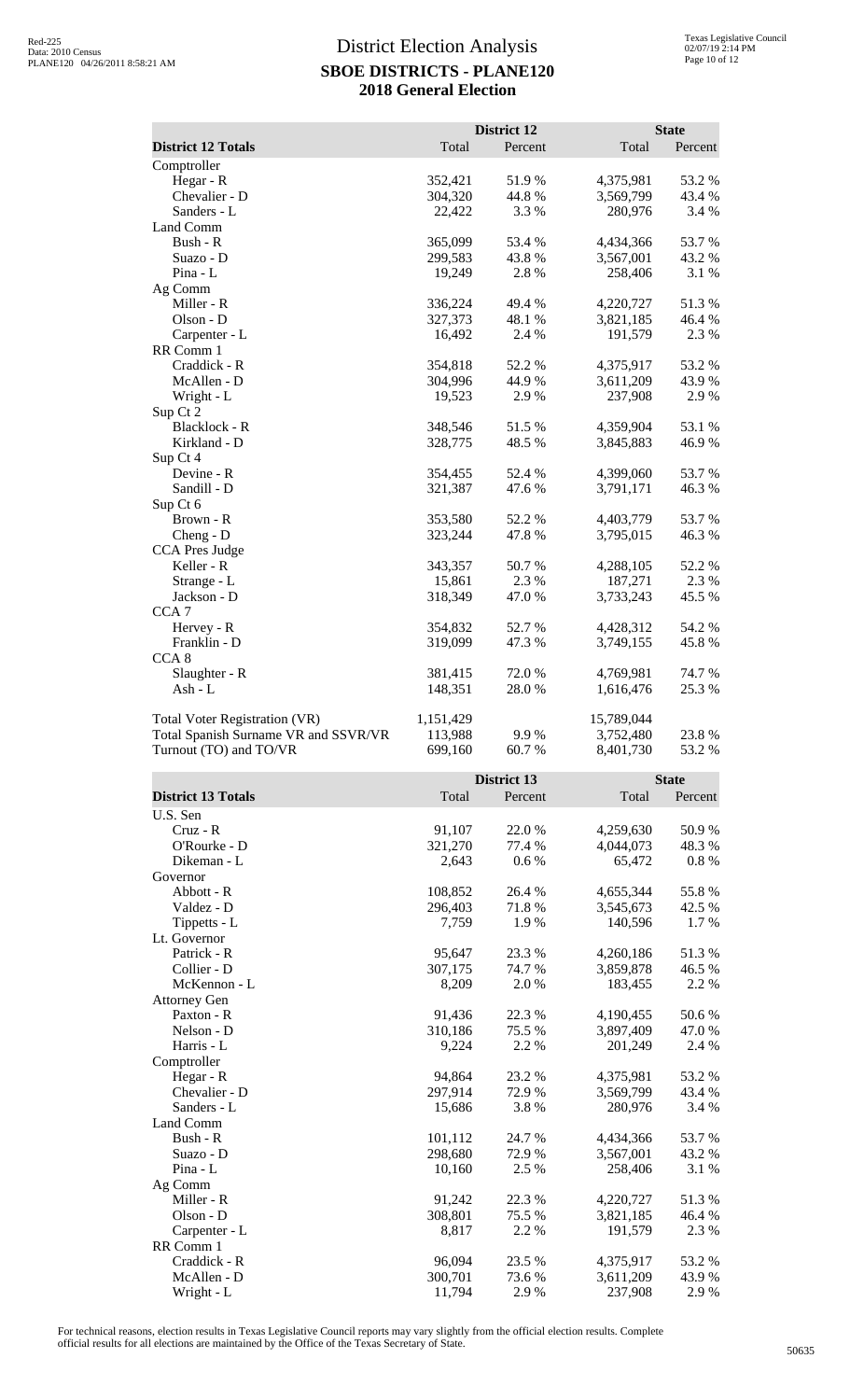|                                      |         | District 13 |            | <b>State</b> |  |
|--------------------------------------|---------|-------------|------------|--------------|--|
| <b>District 13 Totals</b>            | Total   | Percent     | Total      | Percent      |  |
| Sup Ct 2                             |         |             |            |              |  |
| <b>Blacklock - R</b>                 | 95,145  | 23.3 %      | 4,359,904  | 53.1 %       |  |
| Kirkland - D                         | 312,434 | 76.7 %      | 3,845,883  | 46.9%        |  |
| Sup Ct 4                             |         |             |            |              |  |
| Devine - R                           | 97,201  | 23.9 %      | 4,399,060  | 53.7 %       |  |
| Sandill - D                          | 309,742 | 76.1 %      | 3,791,171  | 46.3 %       |  |
| Sup Ct 6                             |         |             |            |              |  |
| Brown - R                            | 96,636  | 23.7 %      | 4,403,779  | 53.7 %       |  |
| $Cheng - D$                          | 310,676 | 76.3 %      | 3,795,015  | 46.3 %       |  |
| <b>CCA Pres Judge</b>                |         |             |            |              |  |
| Keller - R                           | 92,453  | 22.6 %      | 4,288,105  | 52.2 %       |  |
| Strange - L                          | 8,555   | 2.1 %       | 187,271    | 2.3 %        |  |
| Jackson - D                          | 307,174 | 75.3 %      | 3,733,243  | 45.5 %       |  |
| CCA <sub>7</sub>                     |         |             |            |              |  |
| Hervey - R                           | 96,872  | 23.8 %      | 4,428,312  | 54.2 %       |  |
| Franklin - D                         | 309,986 | 76.2 %      | 3,749,155  | 45.8%        |  |
| CCA <sub>8</sub>                     |         |             |            |              |  |
| Slaughter - R                        | 116,215 | 49.4 %      | 4,769,981  | 74.7 %       |  |
| Ash - $L$                            | 118,948 | 50.6 %      | 1,616,476  | 25.3 %       |  |
| <b>Total Voter Registration (VR)</b> | 852,264 |             | 15,789,044 |              |  |
| Total Spanish Surname VR and SSVR/VR | 205,833 | 24.2 %      | 3,752,480  | 23.8 %       |  |
| Turnout (TO) and TO/VR               | 416,598 | 48.9 %      | 8,401,730  | 53.2 %       |  |

|                           | <b>District 14</b> |         |           | <b>State</b> |  |
|---------------------------|--------------------|---------|-----------|--------------|--|
| <b>District 14 Totals</b> | Total              | Percent | Total     | Percent      |  |
| U.S. Sen                  |                    |         |           |              |  |
| Cruz - R                  | 415,689            | 64.2 %  | 4,259,630 | 50.9%        |  |
| O'Rourke - D              | 226,988            | 35.0%   | 4,044,073 | 48.3%        |  |
| Dikeman - L               | 5,089              | 0.8 %   | 65,472    | $0.8\ \%$    |  |
| Governor                  |                    |         |           |              |  |
| Abbott - R                | 443,850            | 68.6%   | 4,655,344 | 55.8%        |  |
| Valdez - D                | 191,849            | 29.7 %  | 3,545,673 | 42.5 %       |  |
| Tippetts - L              | 11,041             | 1.7 %   | 140,596   | 1.7 %        |  |
| Lt. Governor              |                    |         |           |              |  |
| Patrick - R               | 411,786            | 63.9%   | 4,260,186 | 51.3%        |  |
| Collier - D               | 217,337            | 33.7 %  | 3,859,878 | 46.5 %       |  |
| McKennon - L              | 14,995             | 2.3 %   | 183,455   | 2.2 %        |  |
| <b>Attorney Gen</b>       |                    |         |           |              |  |
| Paxton - R                | 407,723            | 63.4 %  | 4,190,455 | 50.6%        |  |
| Nelson - D                | 218,514            | 34.0%   | 3,897,409 | 47.0 %       |  |
| Harris - L                | 16,456             | 2.6%    | 201,249   | 2.4 %        |  |
| Comptroller               |                    |         |           |              |  |
| Hegar - R                 | 422,772            | 66.4 %  | 4,375,981 | 53.2%        |  |
| Chevalier - D             | 192,678            | 30.3%   | 3,569,799 | 43.4 %       |  |
| Sanders - L               | 21,443             | 3.4 %   | 280,976   | 3.4 %        |  |
| Land Comm                 |                    |         |           |              |  |
| Bush - R                  | 427,522            | 66.8%   | 4,434,366 | 53.7%        |  |
| Suazo - D                 | 191,320            | 29.9%   | 3,567,001 | 43.2 %       |  |
| Pina - L                  | 21,117             | 3.3 %   | 258,406   | 3.1 %        |  |
| Ag Comm                   |                    |         |           |              |  |
| Miller - R                | 412,593            | 64.7%   | 4,220,727 | 51.3%        |  |
| Olson - D                 | 210,463            | 33.0%   | 3,821,185 | 46.4 %       |  |
| Carpenter - L             | 15,071             | 2.4 %   | 191,579   | 2.3 %        |  |
| RR Comm 1                 |                    |         |           |              |  |
| Craddick - R              | 424,459            | 66.6%   | 4,375,917 | 53.2 %       |  |
| McAllen - D               | 193,573            | 30.4 %  | 3,611,209 | 43.9%        |  |
| Wright - L                | 19,054             | 3.0%    | 237,908   | 2.9%         |  |
| Sup Ct 2                  |                    |         |           |              |  |
| Blacklock - R             | 424,257            | 66.8%   | 4,359,904 | 53.1 %       |  |
| Kirkland - D              | 211,123            | 33.2 %  | 3,845,883 | 46.9%        |  |
| Sup Ct 4                  |                    |         |           |              |  |
| Devine - R                | 426,930            | 67.3 %  | 4,399,060 | 53.7%        |  |
| Sandill - D               | 207,047            | 32.7 %  | 3,791,171 | 46.3%        |  |
| Sup Ct 6                  |                    |         |           |              |  |
| Brown - R                 | 425,538            | 67.1 %  | 4,403,779 | 53.7%        |  |
| Cheng - D                 | 209,109            | 32.9%   | 3,795,015 | 46.3%        |  |
| CCA Pres Judge            |                    |         |           |              |  |
| Keller - R                | 418,533            | 65.8%   | 4,288,105 | 52.2 %       |  |
| Strange - L               | 15,503             | 2.4 %   | 187,271   | 2.3 %        |  |
| Jackson - D               | 202,009            | 31.8%   | 3,733,243 | 45.5 %       |  |
| CCA <sub>7</sub>          |                    |         |           |              |  |
| Hervey - R                | 428,358            | 67.6%   | 4,428,312 | 54.2 %       |  |
| Franklin - D              | 204,862            | 32.4 %  | 3,749,155 | 45.8%        |  |